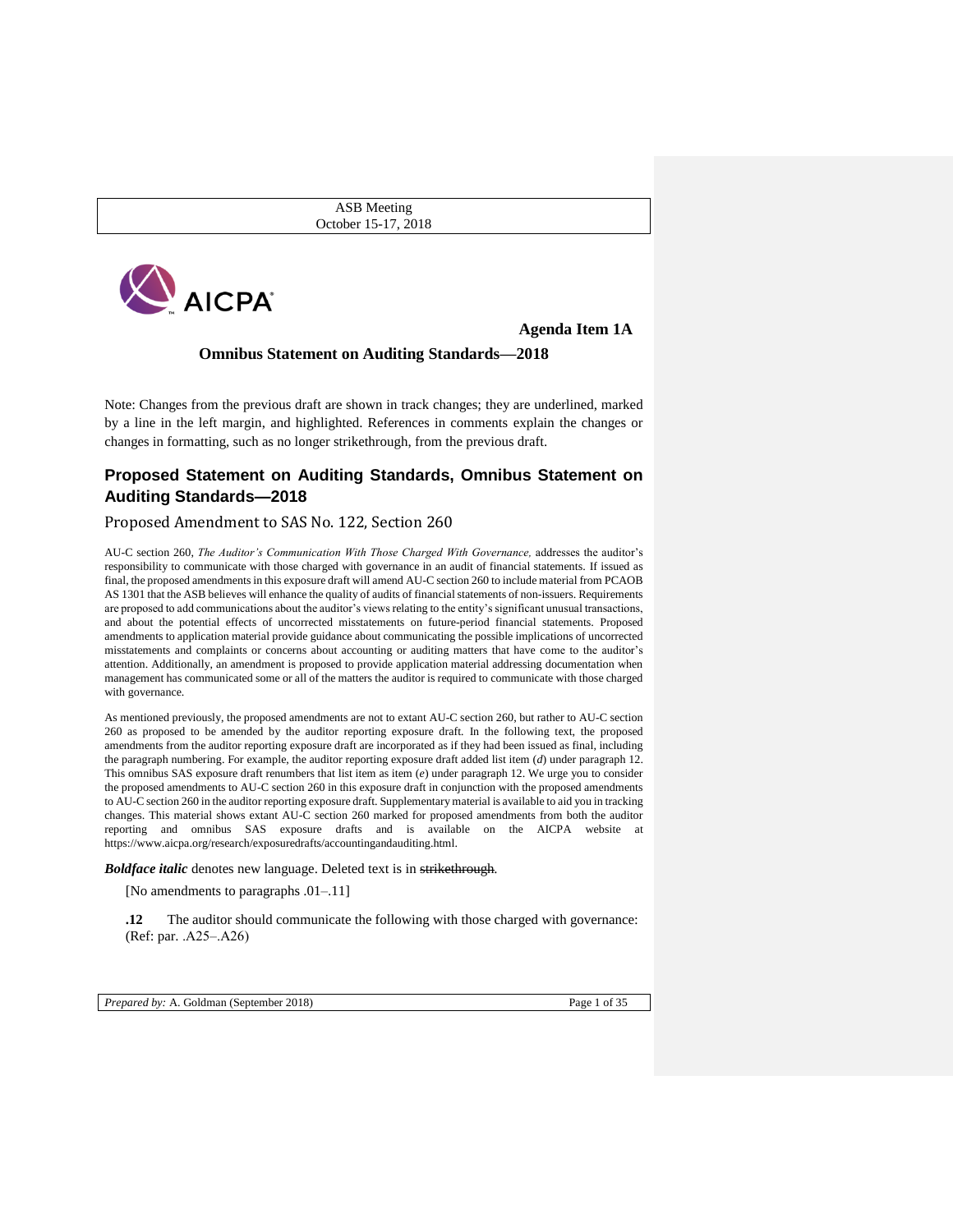*a.* The auditor's views about qualitative aspects of the entity's significant accounting practices, including accounting policies, accounting estimates, and financial statement disclosures. When applicable, the auditor should do the following:(Ref: par. .A27–.A29)

i. Explain to those charged with governance why the auditor considers a significant accounting practice that is acceptable under the applicable financial reporting framework not to be most appropriate to the particular circumstances of the entity.

ii. Determine that those charged with governance are informed about the process used by management in formulating particularly sensitive accounting estimates, including fair value estimates, and about the basis for the auditor's conclusions regarding the reasonableness of those estimates.

#### *b. Significant unusual transactions, if any. (Ref: par. .A30)*

*bc.* Significant difficulties, if any, encountered during the audit. (Ref: par. .A30*A31*)

*cd.* Disagreements with management, if any. (Ref: par. .*A31A32*)

de. Circumstances that affect the form and content of the auditor's report, if any. (Ref: par. .A32*.A33*–.A33*.A34*)

## *f. Matters that are difficult or contentious for which the auditor consulted outside the engagement team.*

*g.* Other findings or issues, if any, arising during the audit that are, in the auditor's professional judgment, significant and relevant to those charged with governance regarding their responsibility to oversee the financial reporting process. (Ref: par. .A34*.A35*–.A36*.A38*)

#### *Uncorrected Misstatements*

 $\mathsf{l}$ 

**.13** The auditor should communicate the following with those charged with governance: (Ref: par. .A37-.A38*.A39-.A40*)

*a.* Uncorrected misstatements accumulated by the auditor and the effect that they, individually or in the aggregate, may have on the opinion in the auditor's report. The auditor's communication should identify material uncorrected misstatements individually. The auditor should request that uncorrected misstatements be corrected.

*b.* The effect of uncorrected misstatements related to prior periods on the relevant classes of transactions, account balances or disclosures, and the financial statements as a whole.

c. *That uncorrected misstatements or matters underlying those uncorrected misstatements could potentially cause future-period financial statements to be materially misstated, even if the auditor has concluded that the uncorrected misstatements are immaterial to the financial statements under audit***.**

| Agenda Item<br>1 A | Page<br>Ωt<br>ر_ر<br>- |
|--------------------|------------------------|
|                    |                        |

**Deleted:** ; and

| Formatted: Highlight         |  |
|------------------------------|--|
| Deleted: and other           |  |
| Formatted: Not Strikethrough |  |

**Deleted:** .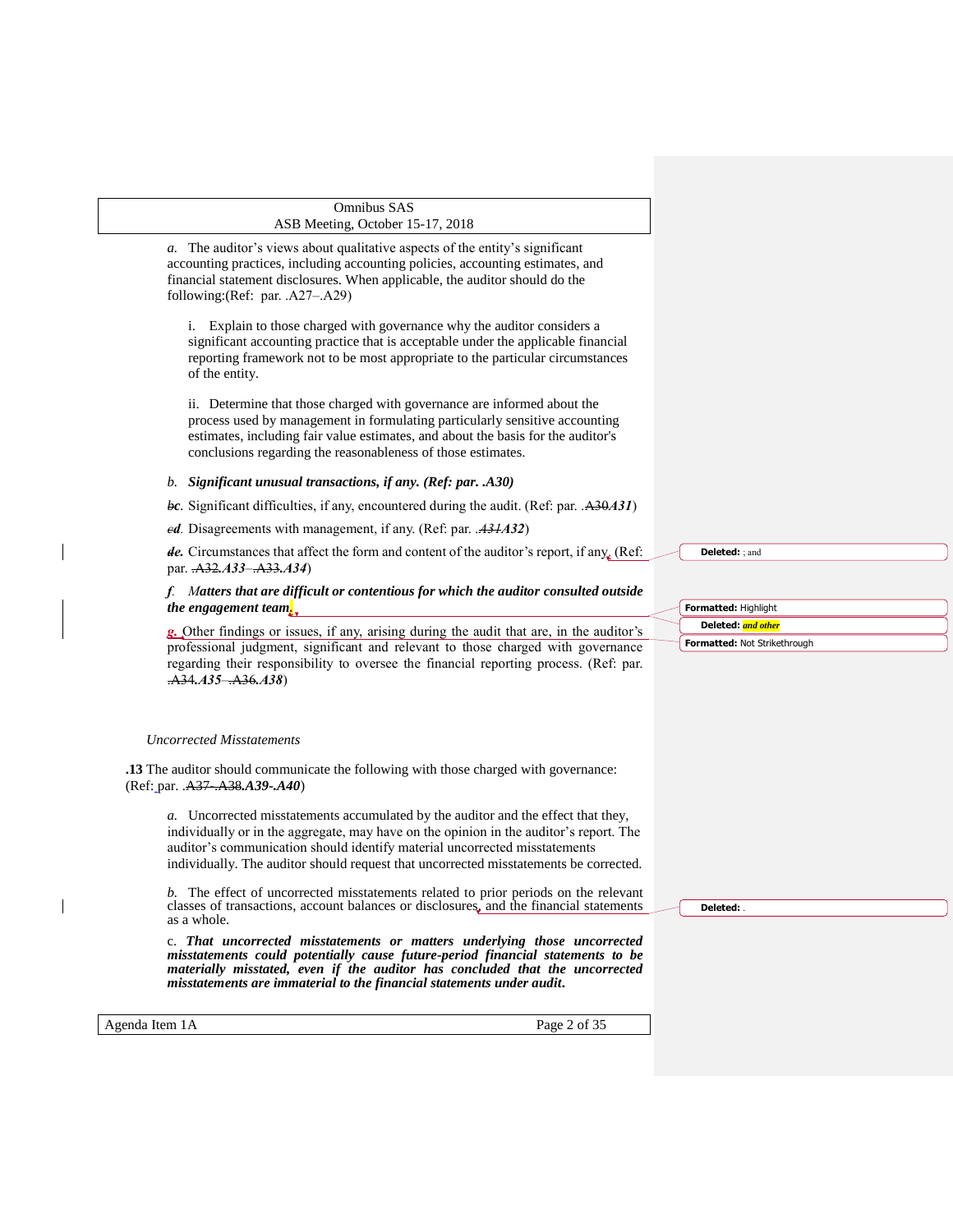| Omnibus SAS                                                                                                                                                                                           |                              |
|-------------------------------------------------------------------------------------------------------------------------------------------------------------------------------------------------------|------------------------------|
|                                                                                                                                                                                                       |                              |
| ASB Meeting, October 15-17, 2018                                                                                                                                                                      |                              |
| [No amendments to paragraphs $.14-15$ ]                                                                                                                                                               | Deleted: A29                 |
| <b>Forms of Communication</b>                                                                                                                                                                         |                              |
| 17. If, as part of its communication to those charged with governance, management                                                                                                                     | Deleted: 16A                 |
| communicated some or all of the matters the auditor is required to communicate, and as a<br>result, the auditor did not communicate these matters at the same level of detail as                      |                              |
| management, the auditor should communicate any omitted or inadequately described matters                                                                                                              |                              |
| to those charged with governance. The auditor does not need to communicate them at the                                                                                                                |                              |
| same level of detail as management, as long as the auditor a) participated in management's                                                                                                            |                              |
| discussion with those charged with governance, and b) affirmatively confirmed to those<br>charged with governance that management has adequately communicated these matters.                          |                              |
|                                                                                                                                                                                                       |                              |
|                                                                                                                                                                                                       |                              |
| [Paragraphs .17–.19 are renumbered as .18–.20. The content is unchanged.]                                                                                                                             |                              |
|                                                                                                                                                                                                       |                              |
|                                                                                                                                                                                                       |                              |
| <b>Documentation</b>                                                                                                                                                                                  |                              |
| <b>2021</b> When matters required to be communicated by this section have been communicated                                                                                                           | Formatted: Strikethrough     |
| orally, the auditor should include them in the audit documentation, including when and to whom<br>they were communicated. <sup>fn 2</sup> When matters have been communicated in writing, the auditor | <b>Formatted: Font: Bold</b> |
| should retain a copy of the communication as part of the audit documentation. If, as part of its                                                                                                      |                              |
| communication to those charged with governance, management communicated some or all of<br>the matters the auditor is required to communicate, and as a result, the auditor did not                    |                              |
| communicate these matters at the same level of detail as management, the auditor should                                                                                                               |                              |
| include a copy or summary of management's communications provided to those charged with                                                                                                               |                              |
| governance in the audit documentation. (Ref: par. .A47)                                                                                                                                               |                              |
| [No amendments to paragraphs $.\underline{A}1,-A29$ ]                                                                                                                                                 | <b>Deleted: 4</b>            |
|                                                                                                                                                                                                       |                              |
| Significant Unusual Transactions (Ref. par. .12b)                                                                                                                                                     |                              |
| .A30 The communication of significant unusual transactions may include                                                                                                                                |                              |
| the auditor's views on the policies and practices management used to account for<br>$\bullet$                                                                                                         |                              |
| significant unusual transactions; and<br>the auditor's understanding of the business purpose for significant unusual                                                                                  |                              |
| <i>transactions.</i>                                                                                                                                                                                  |                              |
|                                                                                                                                                                                                       |                              |
|                                                                                                                                                                                                       |                              |
|                                                                                                                                                                                                       |                              |
|                                                                                                                                                                                                       |                              |
|                                                                                                                                                                                                       |                              |
| $fn 2$ Paragraphs .08–.12 and . $A8$ of section 230, Audit Documentation.                                                                                                                             |                              |
|                                                                                                                                                                                                       |                              |

Agenda Item 1A Page 3 of 35

 $\begin{array}{c} \hline \end{array}$ 

 $\begin{array}{c} \hline \end{array}$ 

 $\begin{array}{c} \rule{0pt}{2ex} \rule{0pt}{2ex} \rule{0pt}{2ex} \rule{0pt}{2ex} \rule{0pt}{2ex} \rule{0pt}{2ex} \rule{0pt}{2ex} \rule{0pt}{2ex} \rule{0pt}{2ex} \rule{0pt}{2ex} \rule{0pt}{2ex} \rule{0pt}{2ex} \rule{0pt}{2ex} \rule{0pt}{2ex} \rule{0pt}{2ex} \rule{0pt}{2ex} \rule{0pt}{2ex} \rule{0pt}{2ex} \rule{0pt}{2ex} \rule{0pt}{2ex} \rule{0pt}{2ex} \rule{0pt}{2ex} \rule{0pt}{2ex} \rule{0pt}{$ 

 $\begin{array}{c} \hline \end{array}$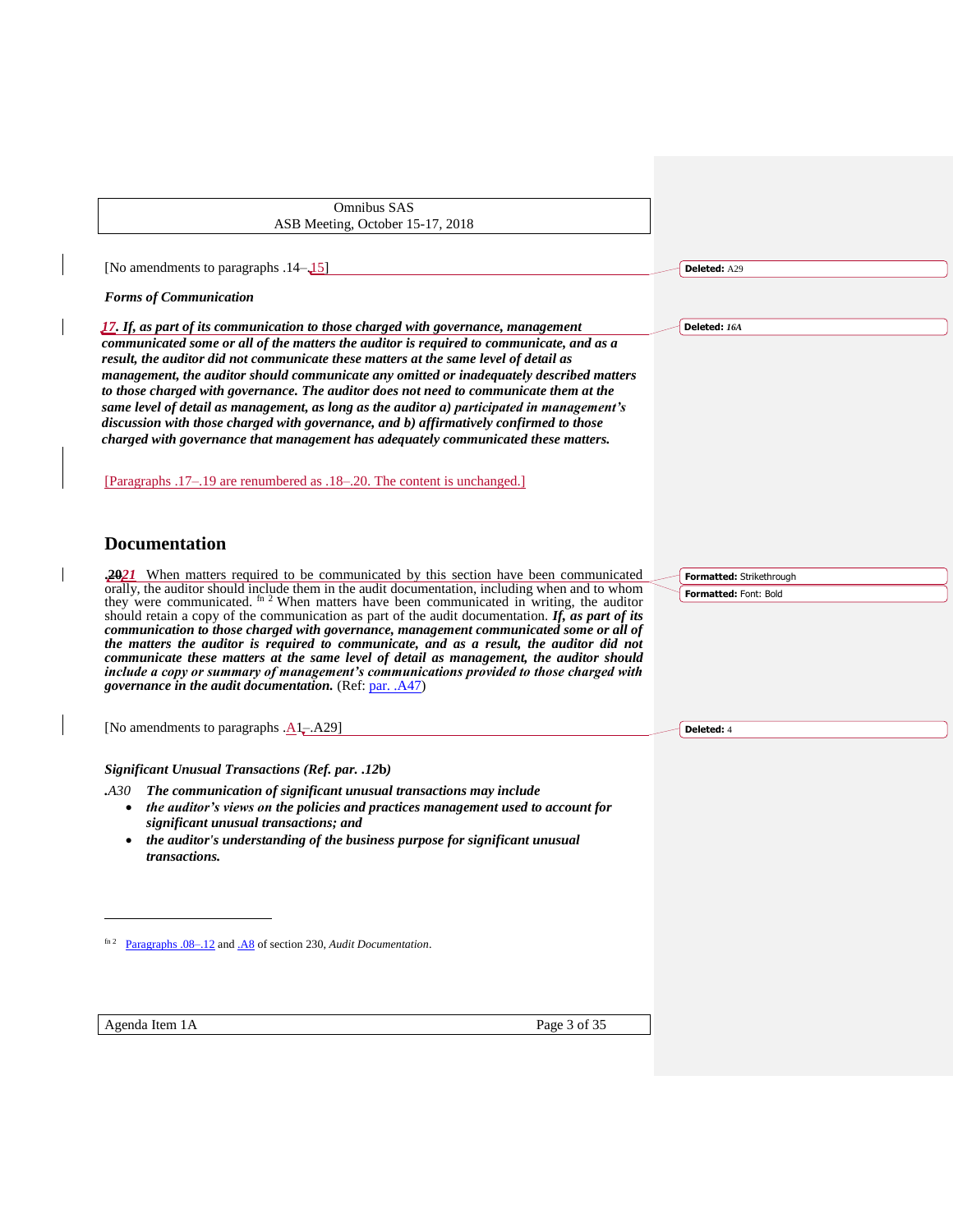<span id="page-3-0"></span>[Paragraphs .A30–.A57 are renumbered as .A31–.A58. The content is unchanged.]

This amendment is effective for audits of financial statements for periods ending on or after June 15, 2019.

## Amendment to SAS No. 122*,* AU-C section 550

AU-C section 550, *Related Parties*, addresses the auditor's responsibility relating to related party relationships and transactions in an audit of financial statements. The proposed amendments add material from PCAOB AS 2410, *Related Parties*, that the ASB believes will enhance the quality of audits of financial statements of non-issuers.

The proposed amendments to AU-C section 550 add or amend requirements and application material to heighten the auditor's focus on related parties and relationships and transactions with related parties. The proposed amendments accomplish the following:

- Enhance requirements to identify previously unidentified or undisclosed related parties or significant related party transactions.
- Enhance the auditor's response to the risks of material misstatement associated with related party relationships and transactions, including procedures to test the accuracy and completeness of the related parties and relationships and transactions with related parties identified by the entity, taking into account the information gathered during the audit.
- Provide application material regarding the enhanced requirements, as well as additional examples of significant related party findings and issues that may be communicated to those charged with governance.

[No amendments to paragraphs .01–.13]

## *Identification of Previously Unidentified or Undisclosed Related Parties or Significant Related Party Transactions*

- **.14** The auditor should inquire of management *and others within the entity* regarding the following:
	- *a.* The identity of the entity's related parties, including changes from the prior period (Ref: par. .A9–.A14*15*)

\* This effective date is provisional but will not be earlier than June 15, 2019.

Agenda Item 1A Page 4 of 35

 $\overline{a}$ 

**Deleted:** No amendments to p

**Deleted:** A34

# **Deleted:** ,

**Deleted:** A35

#### **Deleted:** [Paragraph ..A36 is renumbered from .A35. The content is unchanged.]¶

**.A36A38** To the extent not already addressed by the requirements in paragraph .12*a*–*d***f** and related application material, the auditor may consider communicating about other matters *for which the auditor consulted outside the engagement team or that were*  discussed with, or considered by, the engagement quality control reviewer, if one has been appointed, in accordance with AU-C section 220, *Quality Control for an Engagement Conducted in Accordance With Generally Accepted Auditing Standards* (AICPA, *Professional Standards*).<sup>15</sup> ¶ <sup>5</sup> [Footnote omitted for purposes of this proposed SAS.]

## **Deleted: ¶**

**Deleted:** [Paragraphs .A37–.A54 are renumbered as .A39–.A56. The content is unchanged.]¶

**Commented [AG2]:** Proposed amendment was moved to a different paragraph at July meeting, so no longer any need to include this paragraph.

**Deleted: Documentation (Ref: par. .20)¶ .A***55***A***57* Documentation of oral communication may include a copy of minutes prepared by the entity as part of the audit documentation if those minutes are an appropriate record of the communication.

**Deleted:** [Paragraphs .A56–.A57 are renumbered as .A58–.A59. The content is unchanged.]¶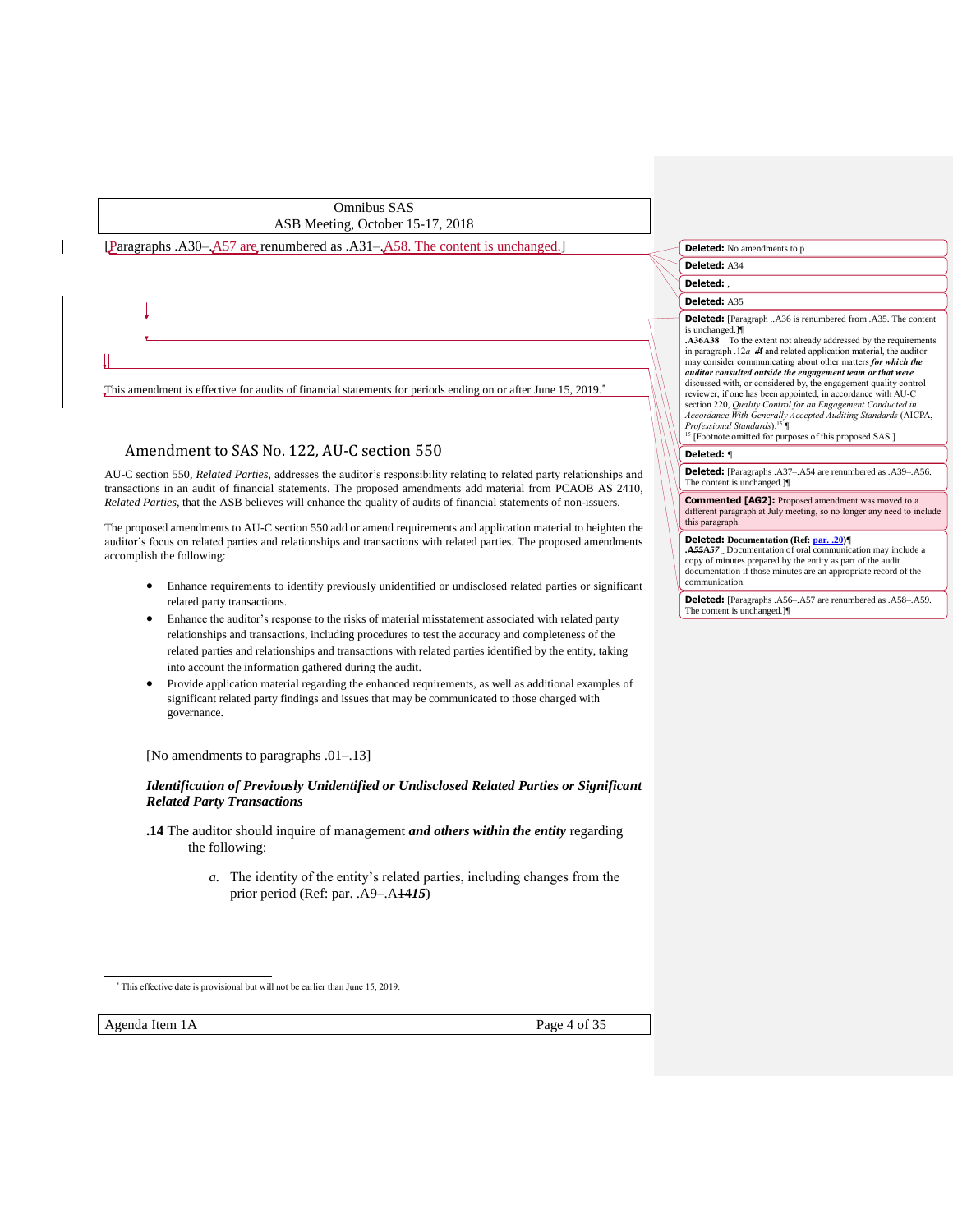*b.* The nature of the relationships *(including ownership structure)* between the entity and these related parties

#### **c***. The business purpose of entering into a transaction with a related party versus an unrelated party*

- **d***.* Whether the entity entered into, *modified, or terminated* any transactions with these related parties during the period and, if so, the type and *business* purpose of the transactions
- **.15** The auditor should inquire of management and others within the entity and perform other risk assessment procedures fn11 considered appropriate to obtain an understanding of the controls, if any, that management has established to (Ref: par. .A15–.A20*.A16–.A21*)
	- *a.* identify, account for, and disclose related party relationships and transactions.
	- *b.* authorize and approve significant transactions and arrangements with related parties. (Ref: par. .A21*A22*)
	- *c.* authorize and approve significant *unusual* transactions*,* and arrangements outside the normal course of business.

## *Inquiries should include asking about any related party transactions*

- *a. that have not been authorized and approved in accordance with the entity's established policies or procedures regarding the authorization and approval of transactions with related parties.*
- *b. for which exceptions to the entity's established policies or procedures were granted and the reasons for granting those exceptions. (Ref: par. A43-A44)*

fn <sup>11</sup> [Footnote omitted for purposes of this proposed SAS.]

**.**16 *Unless all of those charged with governance are involved in managing the entity, the auditor should inquire of those charged with governance (or the audit committee or, at least, its chair) regarding*

- *a. their understanding of the entity's relationships and transactions with related parties that are significant to the entity and*
- *b. whether any of those charged with governance have concerns regarding relationships or transactions with related parties and, if so, the substance of those concerns.*

*Remaining Alert Evaluating Accuracy and Completeness of for Related Party Information When Reviewing Records or Documents*

**Deleted:** *Maintaining Alertness* 

**Formatted:** Highlight **Formatted:** Not Strikethrough **Formatted:** Highlight

| Agenda Item 1A |  |
|----------------|--|
|                |  |

Page 5 of 35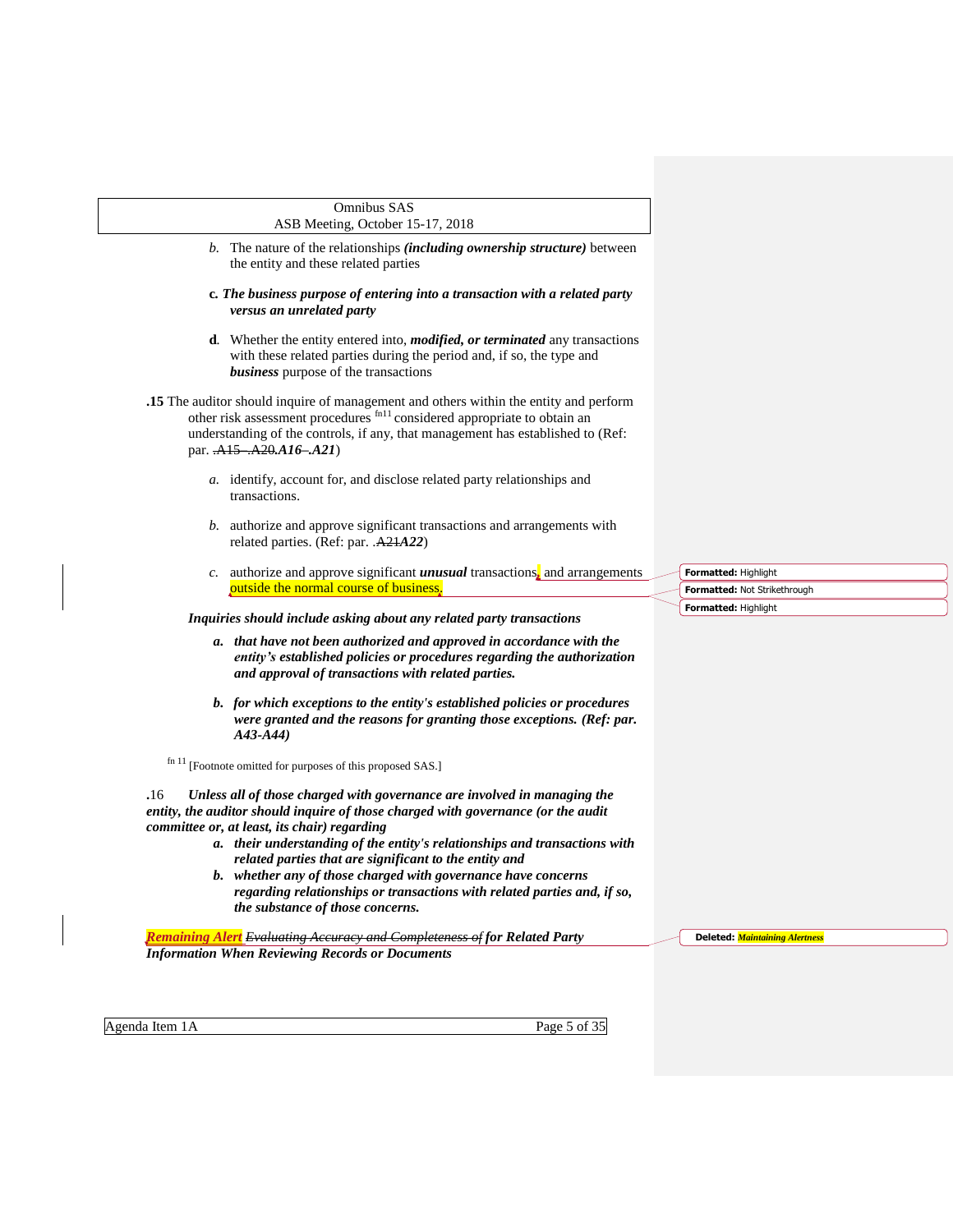- **.16***17* During the audit, the auditor should remain alert when inspecting records or documents for arrangements or other information that may indicate the existence of related party relationships or transactions that management has not previously identified or disclosed to the auditor. In particular, the auditor should inspect the following for indications of the existence of related party relationships or transactions that management has not previously identified or disclosed to the auditor: (Ref: par. .A22–.A24*.A23–.A26*)
	- *a.* Bank and legal confirmations obtained as part of the auditor's procedures
	- *b.* Minutes of meetings of shareholders and of those charged with governance *and summaries of actions of recent meetings for which minutes have not yet been prepared*
	- *c.* Such other records or documents as the auditor considers necessary in the circumstances of the entity
- **.17.***18* If the auditor identifies significant *unusual* transactions outside the entity's normal course of business when performing the audit procedures required by paragraph .17 or through other audit procedures, the auditor should inquire of management about the following: (Ref: par. .A25–.A26*A27–.A28*)
	- *a.* The nature of these transactions (Ref: par. .A27*.A29*)
	- *b.* Whether related parties could be involved (Ref: par. .A28**.***A30*)

[Paragraph .18 is renumbered as paragraph .20. The content is unchanged.]

### **Identification and Assessment of the Risks of Material Misstatement Associated With Related Party Relationships and Transactions**

**.19***20* In meeting the requirement of section 315 to identify and assess the risks of material misstatement, the auditor should identify and assess the risks of material misstatement associated with related party relationships and transactions and determine whether any of those risks are significant risks. In making this determination, the auditor should treat identified significant related party transactions *that are also significant unusual transactions* outside the entity's normal course of business as giving rise to significant risks.

[Paragraph .20 is renumbered as paragraph .22. The content is unchanged.]

## **Responses to the Risks of Material Misstatement Associated With Related Party Relationships and Transactions**

**. 2123***22* As part of the requirement in section 330 that the auditor respond to assessed risks, the *auditor should evaluate whether the entity has properly identified its related parties and relationships and transactions with related parties, which involves more than assessing the process used by the entity. The* auditor should

**Commented [AG4]:** Previously in par. 17 and A22A.

Agenda Item 1A Page 6 of 35

**Deleted:** *The auditor should evaluate whether the entity has properly identified its related parties and relationships and transactions with related parties* **Deleted:** *.*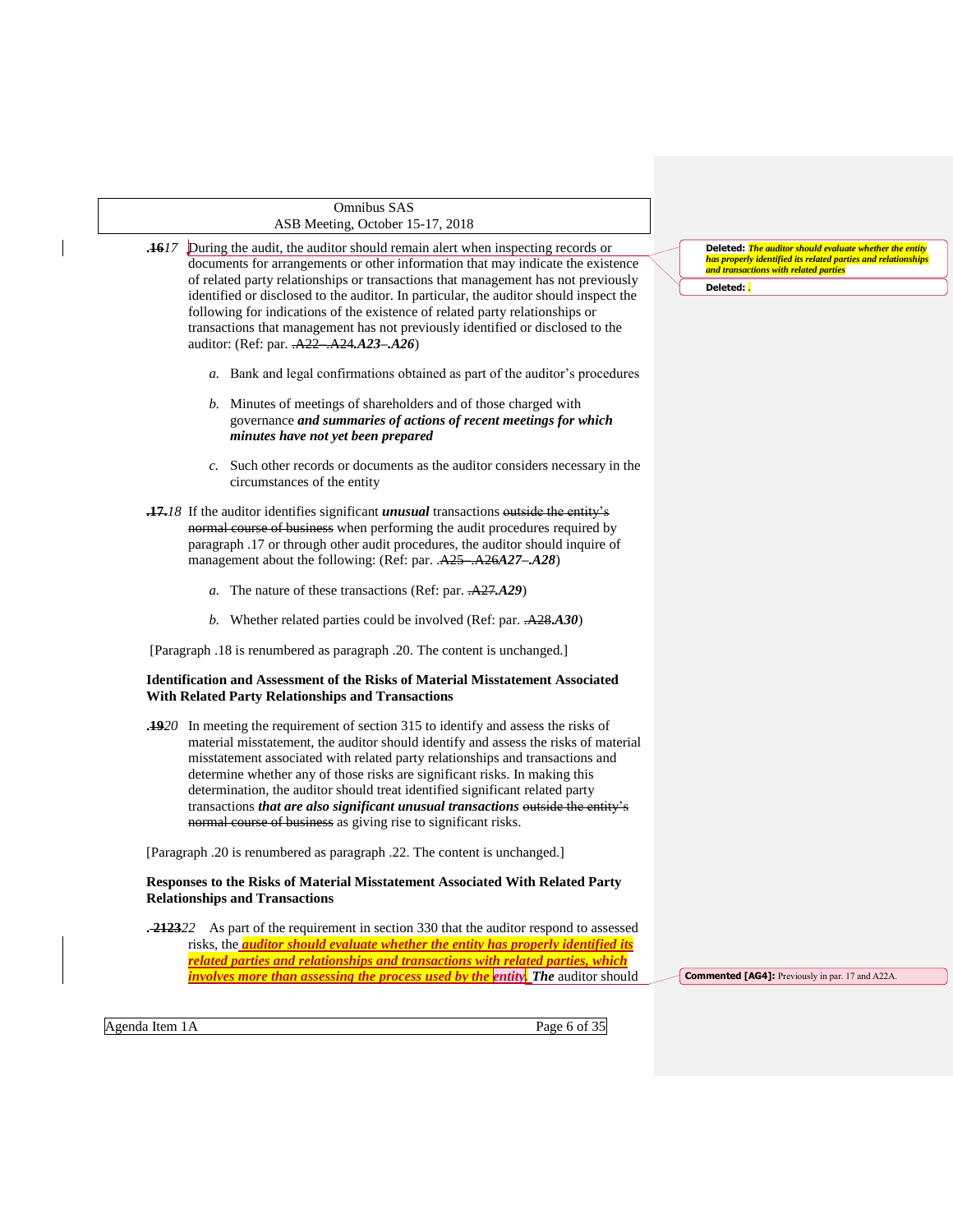design and perform further audit procedures to obtain sufficient appropriate audit evidence about the assessed risks of material misstatement associated with related party relationships and transactions*, including procedures to test the accuracy and completeness of the related parties and relationships and transactions with related parties identified by the entity, taking into account the information gathered during the audit*. fn 14 (Ref: par. .A34–.A37*.A36–.A39*)

*.23 The auditor should perform procedures on account balances with affiliated entities as of concurrent dates, even if fiscal years of the respective entities differ. The procedures performed should address the risks of material misstatement associated with the entity's accounts with affiliates.*

fn <sup>14</sup> [Footnote omitted for purposes of this proposed SAS.]

[Paragraph .22–.23 are renumbered as paragraphs .24–.25. The content is unchanged.]

*Identified Significant Related Party Transactions That Are Also Significant Unusual Transactions Outside the Entity's Normal Course of Business*

- **24**26 For identified significant related party transactions *that are also significant unusual transactions, including those required to be disclosed in the financial statements or determined to be a significant risk* outside the entity's normal course of business, the auditor should
	- *a.* inspect *read* the underlying contracts or agreements, if any, and evaluate whether
		- i. the business rationale*purpose* (or lack thereof) of the transactions suggests that they may have been entered into to engage in fraudulent financial reporting or to conceal misappropriation of assets. fn 15 (Ref: par. .A41–.A42*.A42–.A43*)
		- ii. the terms of the transactions are consistent with management's explanations.
		- iii. the transactions have been appropriately accounted for and disclosed.
	- *b.* obtain audit evidence that the transactions have been appropriately authorized and approved. (Ref: par. .A43–.A44*.A45–.A46*)

fn 15 [Footnote omitted for purposes of this proposed SAS.]

[Paragraphs .25–.28 are renumbered as paragraphs .27–.30. The content is unchanged.]

**.27***29* Unless all of those charged with governance are involved in managing the entity, the auditor should communicate with those charged with governance significant

Agenda Item 1A Page 7 of 35

| Formatted: Not Strikethrough               |
|--------------------------------------------|
| Deleted: each                              |
| Formatted: Not Strikethrough, Highlight    |
| Deleted: <i>transaction that is either</i> |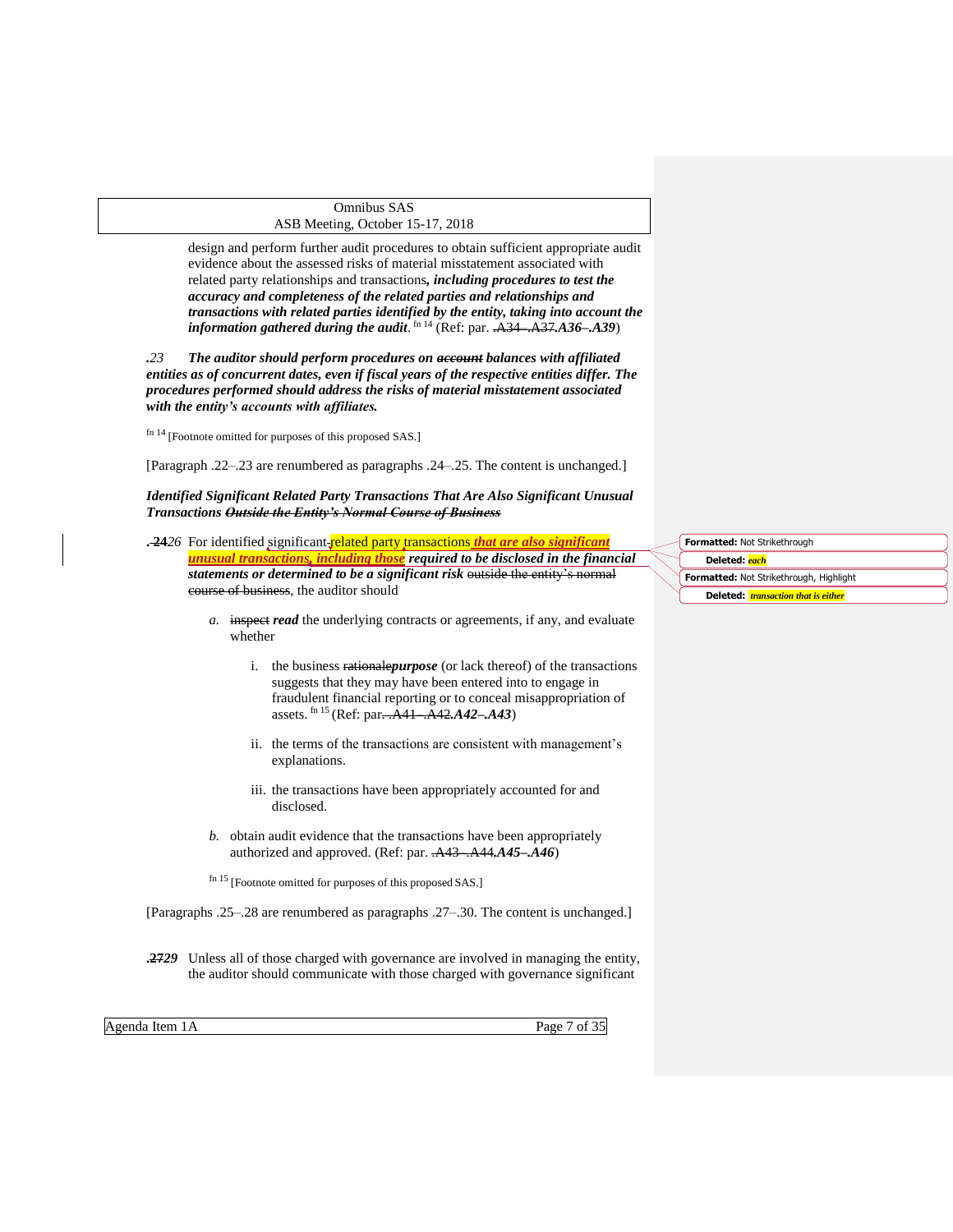findings and *or* issues arising during the audit in connection with the entity's related parties.  $\frac{\text{fn }17}{\text{Ref: par. A53}}$ 

[No amendments to paragraphs .A1–.A10.]

- **.A3** Related party relationships and transactions may cause the financial statements to fail to achieve fair presentation if, for example, the economic reality *substance* of such relationships and transactions is not appropriately reflected in the financial statements. For instance, fair presentation may not be achieved if the sale of a property by the entity to a controlling shareholder at a price above or below fair market value has been accounted for as a transaction involving a profit or loss for the entity when it may constitute a contribution or return of capital or the payment of a dividend.
	- **.**A11 In the context of a group audit, section 600, *Special Considerations—Audits of Group Financial Statements (Including the Work of Component Auditors)*, requires the group engagement team to provide each component auditor with a list of *information about* related parties prepared by group management and any other related parties of which the group engagement team is aware, *including the nature of the entity's relationships and transactions with those related parties*.  $\frac{f_{\text{m}}}{2}$  When the entity is a component within a group, this information provides a useful basis for the auditor's inquiries of management regarding the identity of the entity's related parties.

fn 22 [Footnote omitted for purposes of this proposed SAS.]

[No amendments to paragraphs .A12–.A13.]

*.A14 The inquiry about the identity of the entity's related parties may include background information concerning the related parties, for example, physical location, industry, size, and extent of operations.*

[Extant paragraph .A14 is renumbered as paragraph .A15. The content is unchanged.]

- *The Entity's Controls Over Related Party Relationships and Transactions (Ref: par. .15)*
- **.A15***16* Others within the entity are those considered likely to have knowledge of the entity's related party relationships and transactions and the entity's controls over

Agenda Item 1A Page 8 of 35

j

fn 17 Paragraph .09 of section 260, *The Auditor's Communication With Those Charged With Governance*.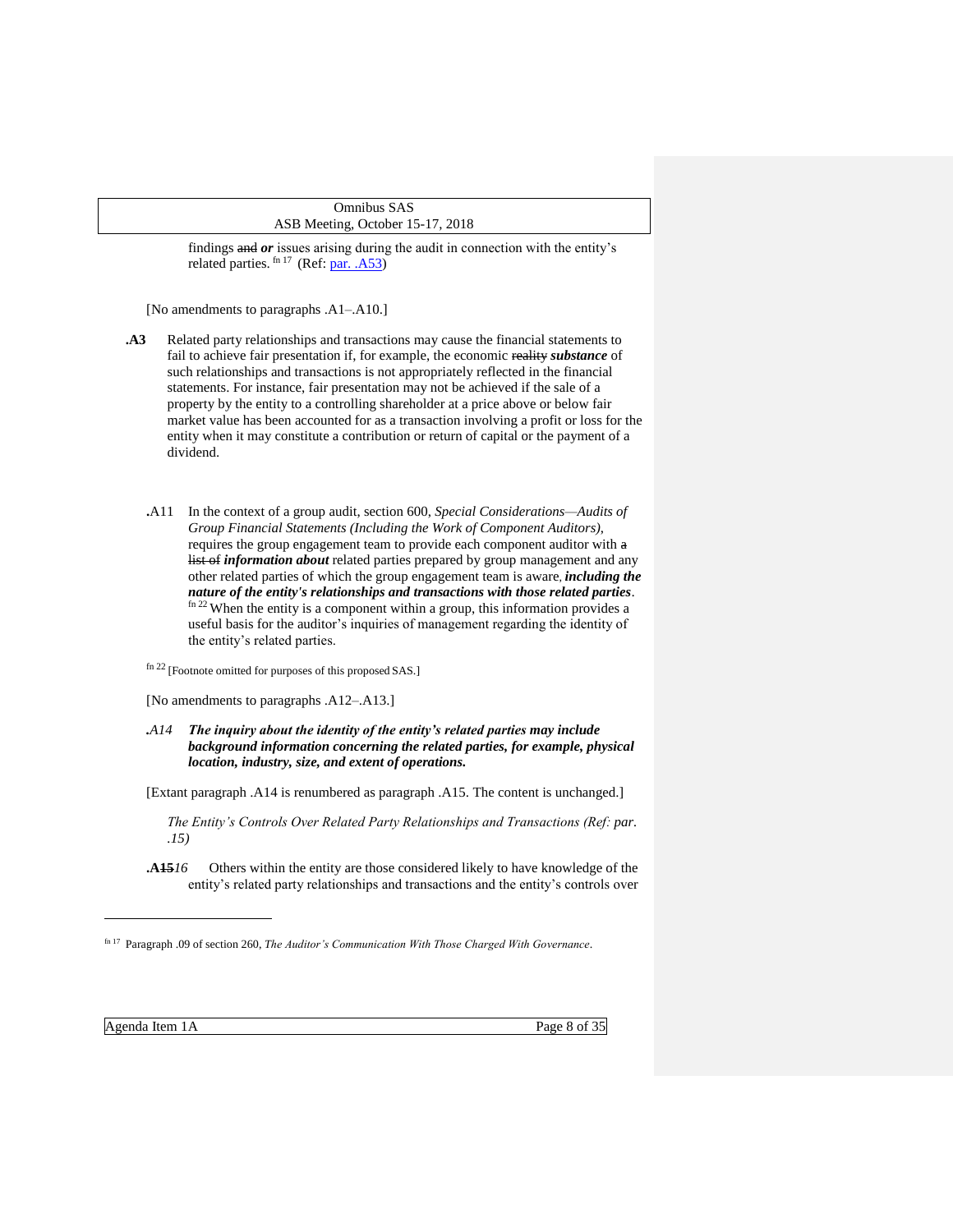such relationships and transactions*, as well as the existence of related parties or relationships or transactions with related parties previously undisclosed to the auditor, and whether such relationships or transactions were with known or previously unknown related parties*. These may include, to the extent that they do not form part of management, the following:

- Those charged with governance
- Personnel in a position to initiate, authorize, process, or record *significant unusual* transactions that are both significant and outsi entity's normal course of business and those who supervise or monitor such personnel
- The internal audit function
- In-house legal counsel
- The chief ethics officer or equivalent person
- Chief compliance officer
- *The human resources director or equivalent person*
- **.***A1617*The audit is conducted on the premise that management and, when appropriate, those charged with governance*,* have acknowledged and understand that they have responsibility for the preparation and fair presentation of the financial statements in accordance with the applicable financial reporting framework and for the design, implementation, and maintenance of internal control relevant to the preparation and fair presentation of financial statements that are free from material misstatement, whether due to fraud or error.  $\mathrm{^{fn}}$  24 Accordingly, the preparation of the financial statements requires management, with oversight from those charged with governance, to design, implement, and maintain adequate controls over related party relationships and transactions so that these are identified and appropriately accounted for and disclosed. In their oversight role, those charged with governance monitor how management is discharging its responsibility for such controls. Those charged with governance may, in their oversight role, obtain information from management to enable them to understand the nature and business rationale*purpose* of the entity's related party relationships and transactions.
- fn 24 [Footnote omitted for purposes of this proposed SAS.]
- **.A17***18* In meeting the requirement of section 315 to obtain an understanding of internal control, the auditor may consider features or elements relevant to mitigating the risks of material misstatement associated with related party relationships and transactions, such as the following:  $ln 25$

Agenda Item 1A Page 9 of 35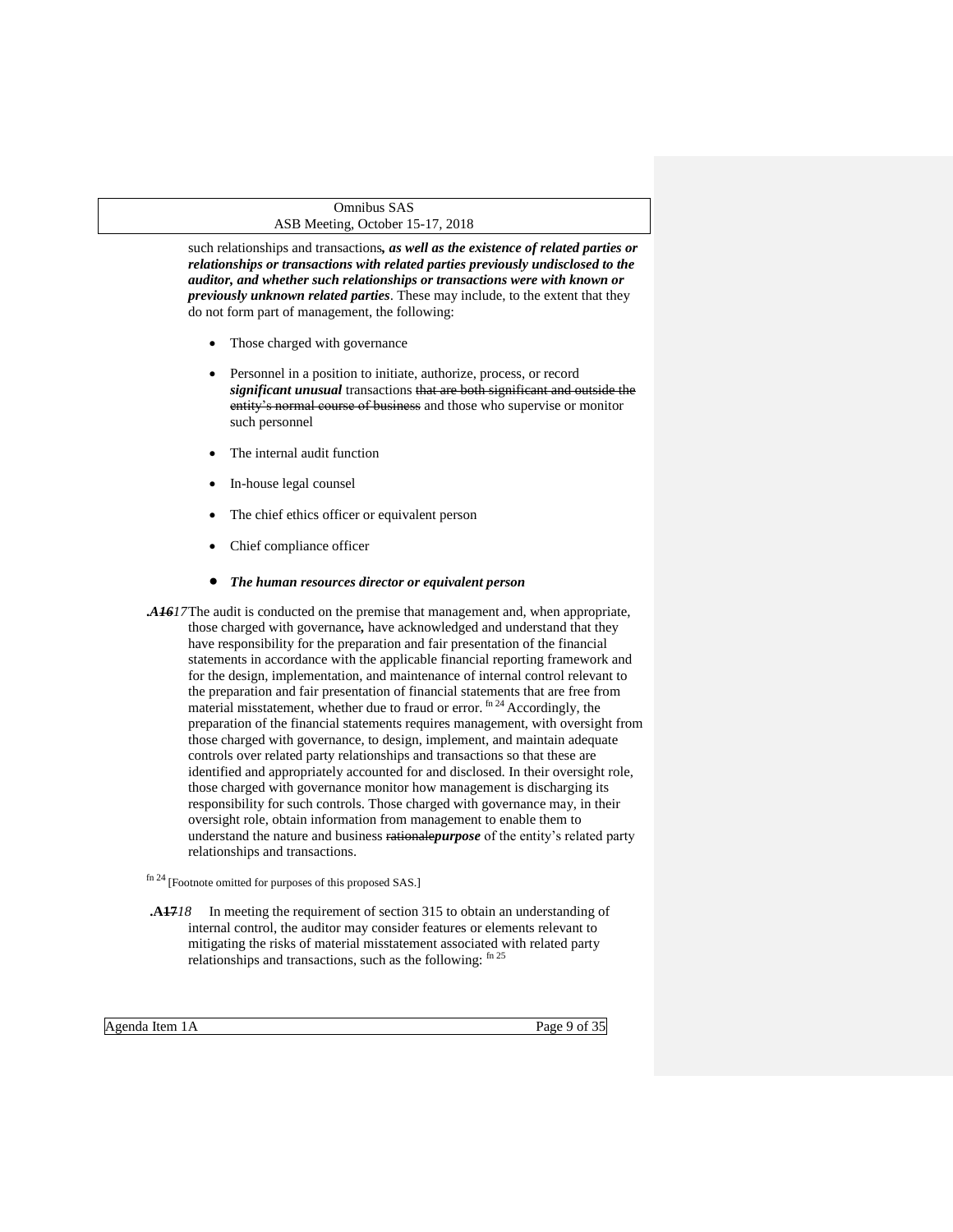- Internal ethical codes, appropriately communicated to the entity's personnel and enforced, governing the circumstances in which the entity may enter into specific types of related party transactions
- Policies and procedures for open and timely disclosure of the interests that management and those charged with governance have in related party transactions
- The assignment of responsibilities within the entity for identifying, recording, summarizing, and disclosing related party transactions
- Timely disclosure and discussion between management and those charged with governance of significant related party transactions *that are also significant unusual transactions* outside the entity's normal course of business, including whether those charged with governance have appropriately challenged the business rationale *purpose* of such transactions (for example, by seeking advice from external professional advisers)
- Clear guidelines for the approval of related party transactions involving actual or perceived conflicts of interest, such as approval by a subcommittee of those charged with governance comprising individuals independent of management
- Periodic reviews by the internal audit function, when applicable
- Proactive action taken by management to resolve related party disclosure issues, such as by seeking advice from the auditor or external legal counsel
- The existence of whistle-blowing policies and procedures, when applicable

fn 25 [Footnote omitted for purposes of this proposed SAS.]

[Paragraph .A18 is renumbered as .A19. The content is unchanged.]

**.***A***19***20*Fraudulent financial reporting often involves management override of controls that otherwise may appear to be operating effectively. <sup>fn 26</sup> The risk of management override of controls is higher if management has relationships that involve control or significant influence with parties with which the entity does business because these relationships may present management with greater incentives and opportunities to perpetrate fraud. For example, management's financial interests in certain related parties may provide incentives for management to override controls by (*a*) directing the entity, against its interests, to conclude transactions for the benefit of these parties, or (*b*) colluding with

Agenda Item 1A Page 10 of 35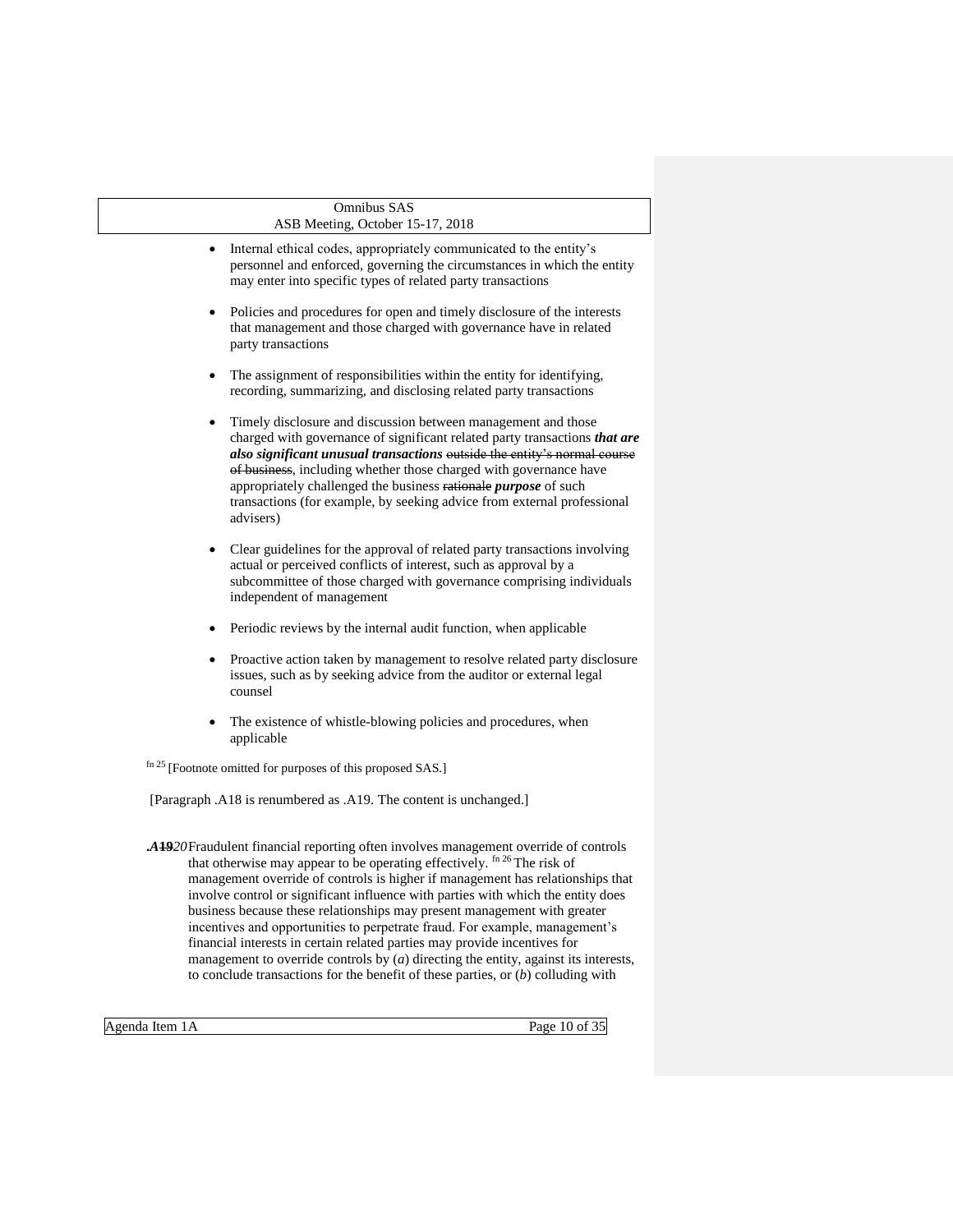| Omnibus SAS                      |  |  |  |  |
|----------------------------------|--|--|--|--|
| ASB Meeting, October 15-17, 2018 |  |  |  |  |

such parties or controlling their actions. Examples of possible fraud include the following:

- Creating fictitious terms of transactions with related parties designed to misrepresent the business rationale *purpose* of these transactions
- Fraudulently organizing the transfer of assets from or to management or others at amounts significantly above or below market value
- Engaging in complex transactions with related parties, such as entities formed to accomplish specific purposes, that are structured to misrepresent the financial position or financial performance of the entity

fn 26 [Footnote omitted for purposes of this proposed SAS.]

[Paragraph .A20 is renumbered as .A21. The content is unchanged.]

**.A21***22Authorization and approval of significant transactions and arrangements (Ref: par. .15b).* Authorization involves the granting of permission by a party or parties with the appropriate authority (whether management, those charged with governance, or the entity's shareholders) for the entity to enter into specific transactions in accordance with predetermined criteria, whether or not judgmental. Approval involves those parties' acceptance of the transactions the entity has entered into as having satisfied the criteria on which authorization was granted. Examples of controls the entity may have established to authorize and approve significant transactions and arrangements with related parties or significant *unusual* transactions, and arrangements outside the normal course of **business** include the following:

- Monitoring controls to identify such transactions and arrangements for authorization and approval
- Approval of the terms and conditions of the transactions and arrangements by management, those charged with governance, or, when applicable, shareholders

*Remaining Alert for Related Party Information When Reviewing Records or Documents (Ref: par. .17-.18)*

*Identification of Significant* **Unusual** *Transactions Outside the Normal Course of Business (Ref: par. .17***19***)*

**.A25**Obtaining further information on significant *unusual* transactions outside the entity's normal course of business enables the auditor to evaluate whether fraud

**Formatted:** Not Strikethrough, Highlight

| <b>Commented [AG5]:</b> To be consistent with header to par. 17 |                                       |  |  |
|-----------------------------------------------------------------|---------------------------------------|--|--|
|                                                                 | <b>Deleted:</b> Maintaining Alertness |  |  |

| <b>Deleted:</b> .422A Evaluating whether an entity has properly<br><i>identified its related parties and relationships and transactions</i><br>with related parties involves more than assessing the process used<br>by the entity |
|------------------------------------------------------------------------------------------------------------------------------------------------------------------------------------------------------------------------------------|
| Deleted: V<br>[Paragraphs .A22-.A24 are renumbered as .A23-.A25. The content<br>is unchanged.]                                                                                                                                     |
| Formatted: Not Strikethrough                                                                                                                                                                                                       |
| Deleted: 26                                                                                                                                                                                                                        |

Agenda Item 1A Page 11 of 35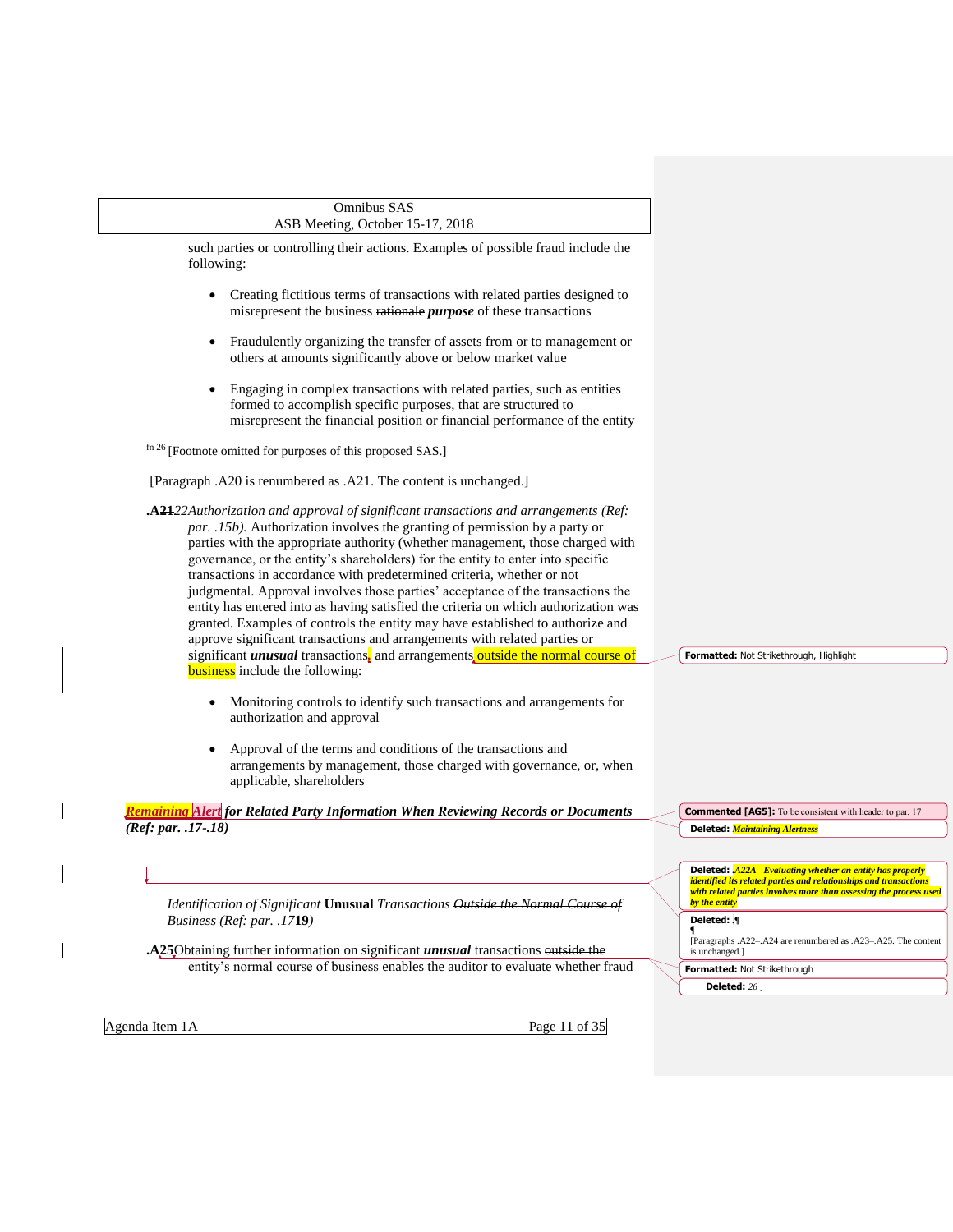|                       | Omnibus SAS<br>ASB Meeting, October 15-17, 2018                                                                                                                 |                                                                                                                                                                                                                                                                                  |
|-----------------------|-----------------------------------------------------------------------------------------------------------------------------------------------------------------|----------------------------------------------------------------------------------------------------------------------------------------------------------------------------------------------------------------------------------------------------------------------------------|
|                       | risk factors, if any, are present and to identify the risks of material misstatement<br>due to fraud.                                                           |                                                                                                                                                                                                                                                                                  |
|                       | .A26Examples of transactions that may be significant unusual transactions outside the                                                                           | Deleted: 27                                                                                                                                                                                                                                                                      |
|                       | entity's normal course of business may include the following:                                                                                                   | Formatted: Not Strikethrough                                                                                                                                                                                                                                                     |
|                       | Complex equity transactions, such as corporate restructurings or<br>$\bullet$<br>acquisitions                                                                   |                                                                                                                                                                                                                                                                                  |
|                       | Transactions with offshore entities in jurisdictions with less rigorous<br>corporate governance structures, laws, or regulations                                |                                                                                                                                                                                                                                                                                  |
|                       | The leasing of premises or the rendering of management services by the<br>$\bullet$<br>entity to another party if no consideration is exchanged                 |                                                                                                                                                                                                                                                                                  |
|                       | Sales transactions with unusually large discounts or returns<br>$\bullet$                                                                                       |                                                                                                                                                                                                                                                                                  |
|                       | Transactions with circular arrangements (for example, sales with a<br>$\bullet$<br>commitment to repurchase)                                                    |                                                                                                                                                                                                                                                                                  |
|                       | Transactions under contracts whose terms are changed before expiration<br>$\bullet$                                                                             |                                                                                                                                                                                                                                                                                  |
|                       | A27Understanding the nature of significant unusual transactions outside the normal                                                                              | Deleted: 28.                                                                                                                                                                                                                                                                     |
|                       | course of business (Ref: par. .1718a). Inquiring into the nature of the significant                                                                             | Formatted: Not Strikethrough                                                                                                                                                                                                                                                     |
|                       | unusual transactions-outside the entity's normal course of business involves                                                                                    |                                                                                                                                                                                                                                                                                  |
|                       | obtaining an understanding of the business rationale purpose of the transactions                                                                                |                                                                                                                                                                                                                                                                                  |
|                       | and the terms and conditions under which these have been entered into. <sup>fn 27</sup>                                                                         |                                                                                                                                                                                                                                                                                  |
|                       | $\frac{\text{fn } 27}{\text{[Foothote omitted for purposes of this proposed SAS.]}}$                                                                            |                                                                                                                                                                                                                                                                                  |
|                       | A <sub>28</sub> , Inquiring into whether related parties could be involved (Ref: par. .17b). A                                                                  | Formatted: Not Strikethrough                                                                                                                                                                                                                                                     |
|                       | related party could be involved in a significant <i>unusual</i> transaction outside the                                                                         | Deleted: 29                                                                                                                                                                                                                                                                      |
|                       | entity's normal course of business not only by directly influencing the                                                                                         |                                                                                                                                                                                                                                                                                  |
|                       | transaction by being a party to the transaction but also by indirectly influencing it                                                                           | Deleted: P                                                                                                                                                                                                                                                                       |
|                       | through an intermediary. Such influence may indicate the presence of a fraud                                                                                    | <b>Deleted: A33</b>                                                                                                                                                                                                                                                              |
|                       | risk factor.                                                                                                                                                    |                                                                                                                                                                                                                                                                                  |
|                       |                                                                                                                                                                 | <b>Deleted:</b> are renumbered as .A30-.A34. The content is<br>unchanged                                                                                                                                                                                                         |
|                       | [No amendments to paragraphs .A29-A35.]                                                                                                                         | <b>Deleted: .A3435</b>                                                                                                                                                                                                                                                           |
|                       | <b>Responses to the Risks of Material Misstatement Associated With Related Party</b>                                                                            | Formatted: Strikethrough, Highlight                                                                                                                                                                                                                                              |
|                       | Relationships and Transactions (Ref: par. . 2423)                                                                                                               | <b>Commented [AG7]:</b> Moved from par. A22A and then to par. 22.<br>As the paragraph is no longer proposed to be amended, no need to<br>include in proposed SAS.                                                                                                                |
|                       | <mark>Evaluating whether an entity has properly identified its related parties and relationships</mark>                                                         | Formatted: Strikethrough, Highlight                                                                                                                                                                                                                                              |
| entity <mark>,</mark> | <mark>and transactions with related parties involves more than assessing the process used by the</mark>                                                         | <b>Deleted:</b> The nature, timing, and extent of the further audit<br>procedures that the auditor may select to respond to the assessed<br>risks of material misstatement associated with related party<br>relationships and transactions depend upon the nature of those risks |
| .A35_                 | Examples of substantive audit procedures that the auditor may perform when the<br>auditor has assessed a significant risk that management has not appropriately | and the circumstances of the entity.                                                                                                                                                                                                                                             |
|                       |                                                                                                                                                                 | Deleted: 36.                                                                                                                                                                                                                                                                     |
|                       |                                                                                                                                                                 |                                                                                                                                                                                                                                                                                  |
| Agenda Item 1A        | Page 12 of 35                                                                                                                                                   |                                                                                                                                                                                                                                                                                  |

 $\mathsf{l}$ 

 $\mathbf{I}$ 

 $\mathsf{l}$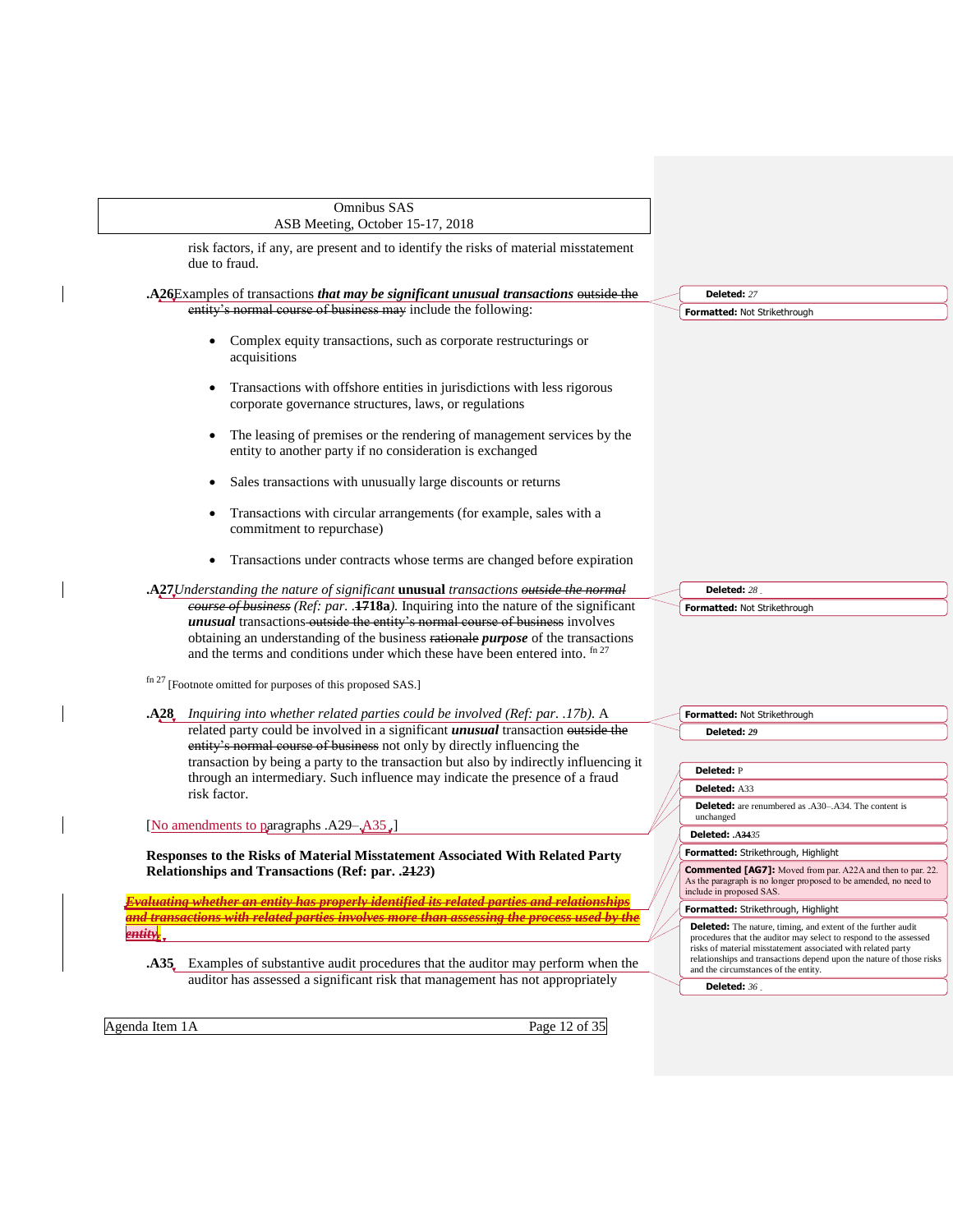accounted for or disclosed specific related party transactions (whether due to fraud or error) include the following:

- Confirming the *business* purposes, specific terms, or amounts of the transactions with the related parties (this audit procedure may be less effective when the auditor judges that the entity is likely to influence the related parties in their responses to the auditor).
- Inspecting evidence in possession of the other party or parties to the transaction.
- Confirming or discussing significant information with intermediaries, such as banks, guarantors, agents, or attorneys, to obtain a better understanding of the transaction.
- Referring to financial publications, trade journals, credit agencies, and other information sources when there is reason to believe that unfamiliar customers, suppliers, or other business enterprises with which material amounts of business have been transacted may lack substance.
- With respect to material uncollected balances, guarantees, and other obligations, obtaining *evaluating* information about the financial capability of the other party or parties to the transaction. Such information may be obtained from audited financial statements, unaudited financial statements, income tax returns, and reports issued by regulatory agencies, taxing authorities, financial publications, or credit agencies.

[No changes to paragraphs .A36-.A40.]

*Identified Significant Unusual Related Party Transactions Outside the Entity's Normal Course of Business*

> *Evaluating the Business Rationale* **Purpose** *of Significant* **Unusual** *Related Party Transactions (Ref: par. .***2426***a(i))*

**. A41** In evaluating the business rationale *purpose* of a significant related party transaction *that is also a significant unusual transaction* outside the entity's normal course of business, the auditor may consider the following:

- Whether the transaction
	- is overly complex (for example, it may involve multiple related parties within a consolidated group)
	- has unusual terms of trade, such as unusual prices, interest rates, guarantees, and repayment terms

Agenda Item 1A Page 13 of 35

**Deleted:** amendment **Deleted:** , renumbered as .A37–.A41.

**Deleted:** *42*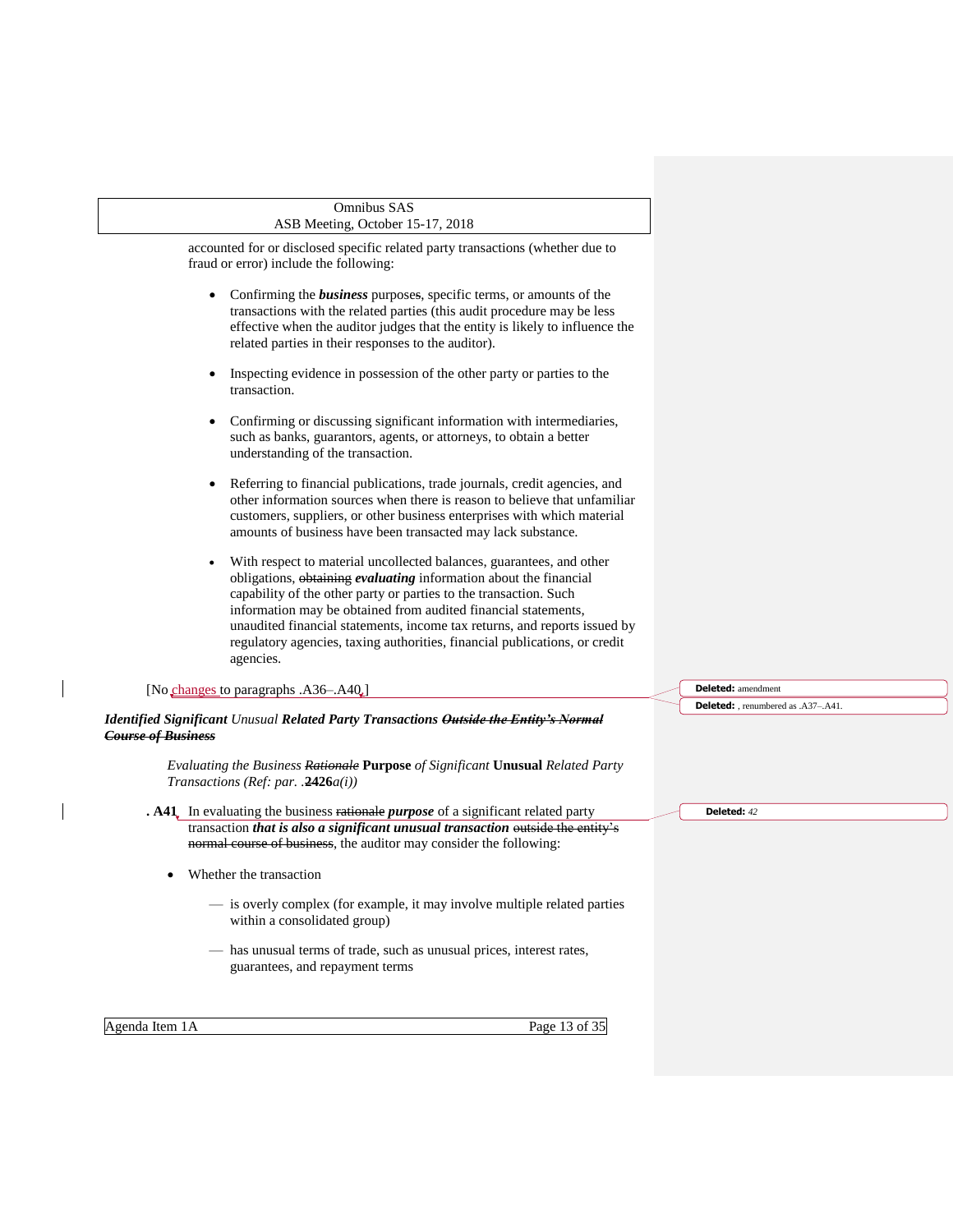| Omnibus SAS<br>ASB Meeting, October 15-17, 2018                                                                                                                                                                                                          |             |
|----------------------------------------------------------------------------------------------------------------------------------------------------------------------------------------------------------------------------------------------------------|-------------|
| - lacks an apparent logical business reason for its occurrence                                                                                                                                                                                           |             |
| — involves previously unidentified related parties                                                                                                                                                                                                       |             |
| — is processed in an unusual manner                                                                                                                                                                                                                      |             |
| Whether management has discussed the nature of, and accounting for, such a<br>$\bullet$<br>transaction with those charged with governance                                                                                                                |             |
| Whether management is placing more emphasis on a particular accounting<br>treatment rather than giving due regard to the underlying economics economic<br>substance of the transaction                                                                   |             |
| If management's explanations are materially inconsistent with the terms of the related<br>party transaction, the auditor is required to consider the reliability of management's<br>explanations and representations on other significant matters. fn 31 |             |
| .A42. The auditor also may seek to understand the business rationale purpose of such a                                                                                                                                                                   | Deleted: 43 |
| transaction from the related party's perspective because this may help the auditor to                                                                                                                                                                    |             |
| better understand the economic reality substance of the transaction and why it was<br>carried out. A business rationale <i>purpose</i> from the related party's perspective that                                                                         |             |
| appears inconsistent with the nature of its business may represent a fraud risk factor.                                                                                                                                                                  |             |
|                                                                                                                                                                                                                                                          |             |
| A43 Authorization and approval by management, those charged with governance, or, when                                                                                                                                                                    | Deleted: 44 |
| applicable, the shareholders of significant related party transactions that are also                                                                                                                                                                     |             |
| significant unusual transactionsoutside the entity's normal course of business may                                                                                                                                                                       |             |
| provide audit evidence that these have been duly considered at the appropriate levels                                                                                                                                                                    |             |
| within the entity, and that their terms and conditions have been appropriately reflected in<br>the financial statements. The existence of transactions of this nature that were not                                                                      |             |
| subject to such authorization and approval, in the absence of rational explanations based                                                                                                                                                                |             |
| on discussion with management or those charged with governance, may indicate risks of                                                                                                                                                                    |             |
| material misstatement due to fraud or error. In these circumstances, the auditor may                                                                                                                                                                     |             |
| need to be alert for other transactions of a similar nature. Authorization and approval                                                                                                                                                                  |             |
| alone, however, may not be sufficient in concluding whether risks of material                                                                                                                                                                            |             |
| misstatement due to fraud are absent because authorization and approval may be                                                                                                                                                                           |             |
| ineffective if there has been collusion between the related parties or if the entity is<br>subject to the dominant influence of a related party.                                                                                                         |             |
| . A44. Considerations specific to smaller entities. A smaller entity may not have the same                                                                                                                                                               | Deleted: 45 |
| controls provided by different levels of authority and approval that may exist in a larger                                                                                                                                                               |             |
| entity. Accordingly, when auditing a smaller entity, the auditor may rely to a lesser                                                                                                                                                                    |             |
| degree on authorization and approval for audit evidence regarding the validity of                                                                                                                                                                        |             |
|                                                                                                                                                                                                                                                          |             |
|                                                                                                                                                                                                                                                          |             |
| fn 31 Paragraph .10 of section 500, Audit Evidence.                                                                                                                                                                                                      |             |

Agenda Item 1A Page 14 of 35

 $\begin{array}{c} \rule{0pt}{2ex} \rule{0pt}{2ex} \rule{0pt}{2ex} \rule{0pt}{2ex} \rule{0pt}{2ex} \rule{0pt}{2ex} \rule{0pt}{2ex} \rule{0pt}{2ex} \rule{0pt}{2ex} \rule{0pt}{2ex} \rule{0pt}{2ex} \rule{0pt}{2ex} \rule{0pt}{2ex} \rule{0pt}{2ex} \rule{0pt}{2ex} \rule{0pt}{2ex} \rule{0pt}{2ex} \rule{0pt}{2ex} \rule{0pt}{2ex} \rule{0pt}{2ex} \rule{0pt}{2ex} \rule{0pt}{2ex} \rule{0pt}{2ex} \rule{0pt}{$ 

 $\mathbf{I}$ 

 $\begin{array}{c} \hline \end{array}$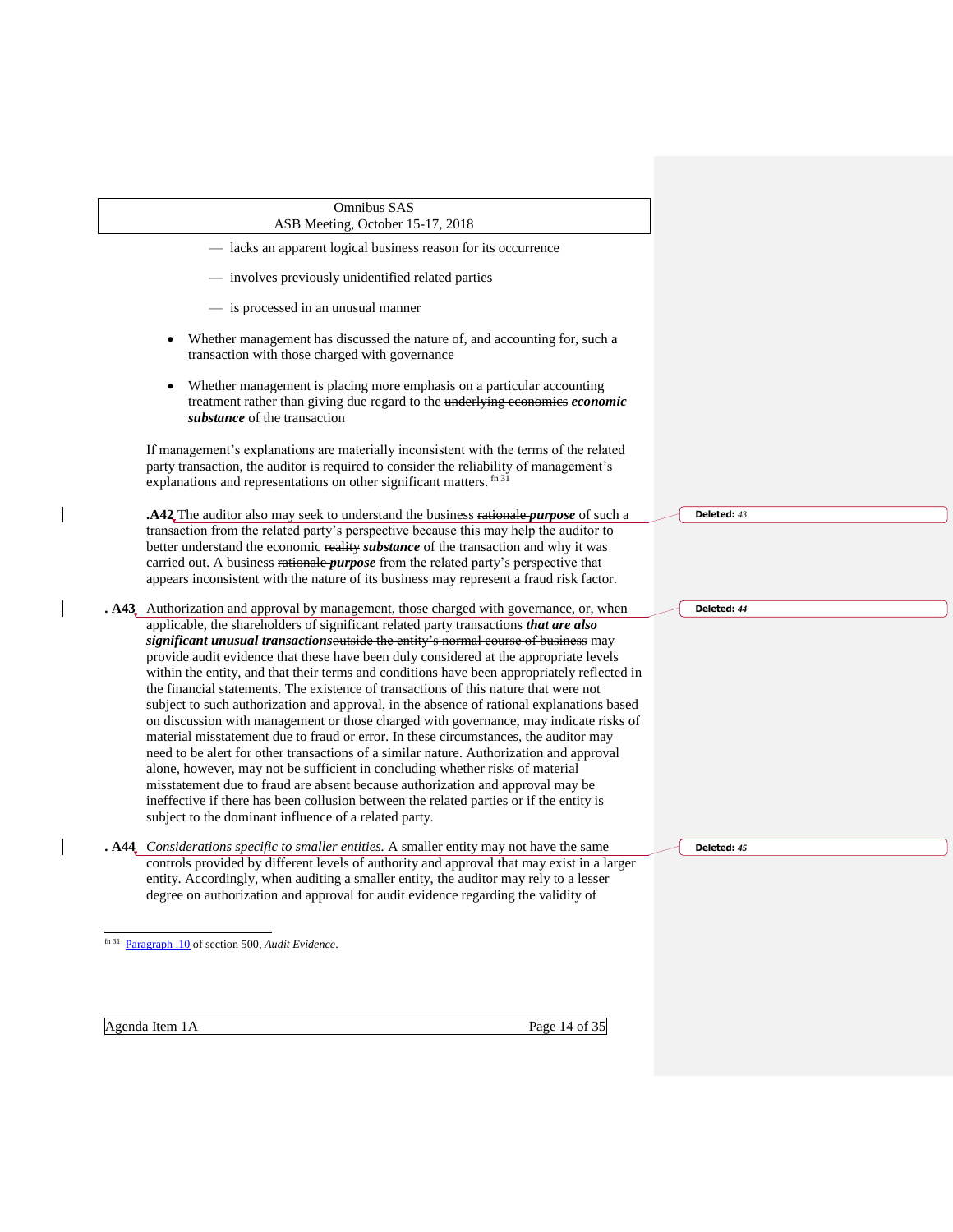significant related party transactions *that are also significant unusual transactions* outside the entity's normal course of business. Instead, the auditor may consider performing other audit procedures, such as inspecting relevant documents, confirming specific aspects of the transactions with relevant parties, or observing the ownermanager's involvement with the transactions. The discussion of management domination in paragraph .A32 and the fraud considerations discussed in paragraph .A8 provide further relevant guidance.

[No changes to paragraphs .A45–.A50.]

## **Communication With Those Charged With Governance (Ref: par. .27***29***)**

- <span id="page-14-0"></span>**.A51**Evaluating the related party disclosures means considering whether the facts and circumstances of the entity's related party relationships and transactions have been appropriately summarized and presented so that the disclosures are understandable. Disclosures of related party transactions may not be understandable if
	- *a.* the business rationale *purpose* and the effects of the transactions on the financial statements are unclear or misstated.
	- *b.* key terms, conditions, or other important elements of the transactions necessary for understanding them are not appropriately disclosed.
- **.A52** Communicating significant findings and *or* issues arising during the audit in connection with the entity's related parties helps the auditor establish a common understanding with those charged with governance of the nature and resolution of these matters. Fn 33 Examples of significant related party findings and *or* issues include the following:
	- Nondisclosure (whether or not intentional) by management to the auditor of related parties or significant related party transactions, which may alert those charged with governance to significant related party relationships and transactions of which they may not have been previously aware
	- The identification of significant related party transactions that have not been appropriately authorized and approved *or that appear to lack a business purpose,* which may give rise to suspected fraud
	- *The identification of significant related party transactions that appear to lack a business purpose*
	- Disagreement with management regarding the accounting for*,* and disclosure of*,* significant related party transactions

Agenda Item 1A Page 15 of 35

**Deleted:** P **Deleted:** are renumbered as .A46–.A51. The content is unchanged

**Deleted:** *52*

**Deleted:** *53*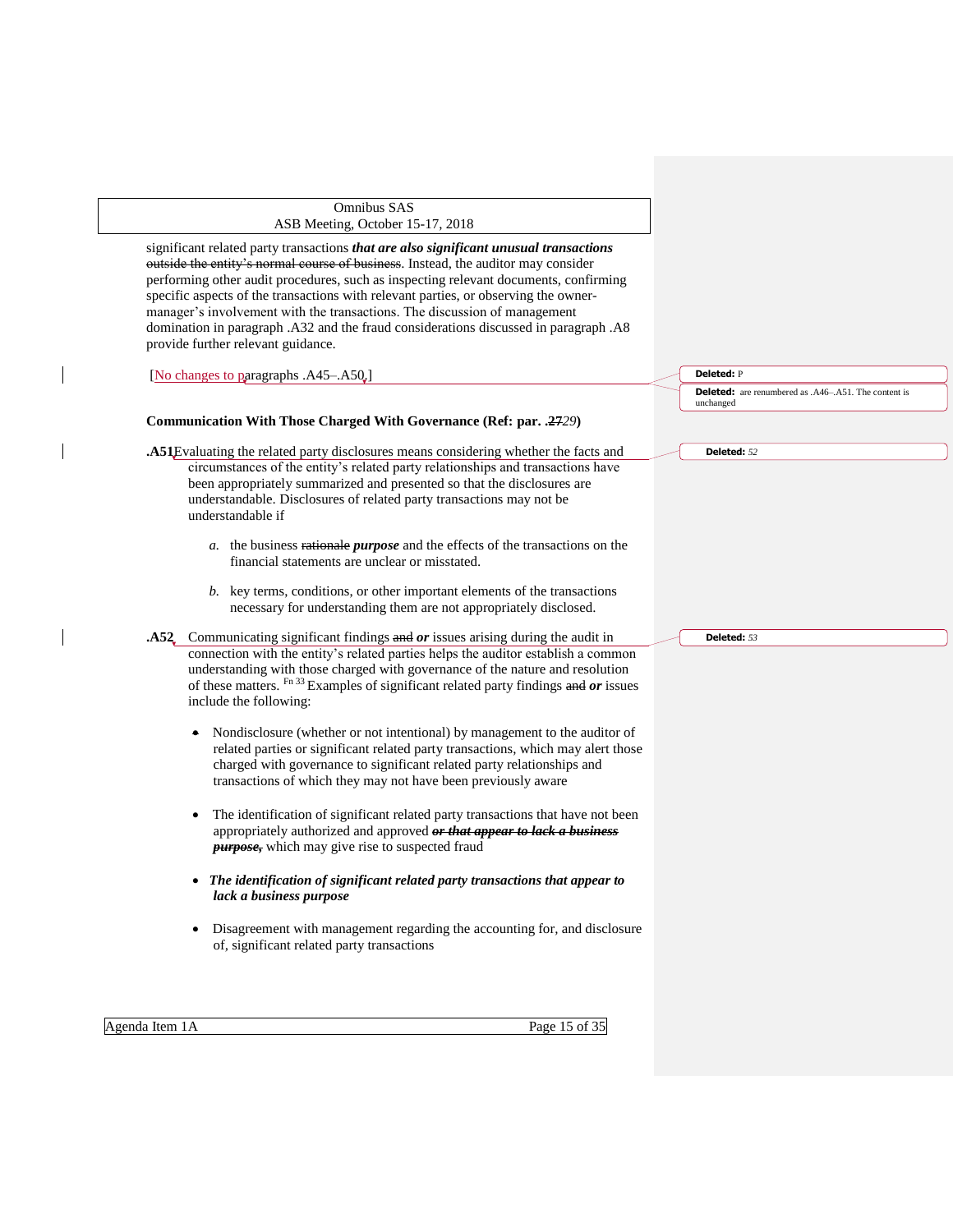- *The inclusion of a statement in the financial statements that a transaction with a related party was conducted on terms equivalent to those prevailing in an arm's-length transaction*
- Noncompliance with applicable law*s* or regulations prohibiting or restricting specific types of related party transactions
- Difficulties in identifying the party that ultimately controls the entity.
- fn 33 [Footnote omitted for purposes of this proposed SAS.]

This amendment is effective for audits of financial statements for periods ending on or after June 15, 2019.

## Amendment to SAS No. 122, AU-C section 210

AU-C section 210, *Terms of Engagement*, addresses the auditor's responsibilities in agreeing upon the terms of the audit engagement with management and, when appropriate, those charged with governance. The proposed amendment to AU-C section 210 is intended to enhance guidance relating to obtaining information about related parties and significant unusual transactions from predecessor auditors.

As mentioned previously, the proposed amendments to AU-C section 210 in this SAS assume as final the proposed amendments in the auditor reporting exposure draft*.* Amendments proposed to AU-C section 210 by the auditor reporting exposure draft result in paragraph .A31 in extant AU-C section 210 being renumbered as paragraph .A33.

[No amendments to paragraphs .01–.A30]

**.A***33* The communication with the predecessor auditor may be either written or oral. Matters subject to the auditor's inquiry of the predecessor auditor may include the following:

- Information that might bear on the integrity of management
- Disagreements with management about accounting policies, auditing procedures, or other similarly significant matters
- Communications to those charged with governance regarding fraud and noncompliance with laws or regulations by the entity
- Communications to management and those charged with governance regarding significant deficiencies and material weaknesses in internal control

Agenda Item 1A Page 16 of 35

 $\overline{a}$ 

**Deleted:** ,

<sup>\*</sup> This effective date is provisional but will not be earlier than June 15, 2019.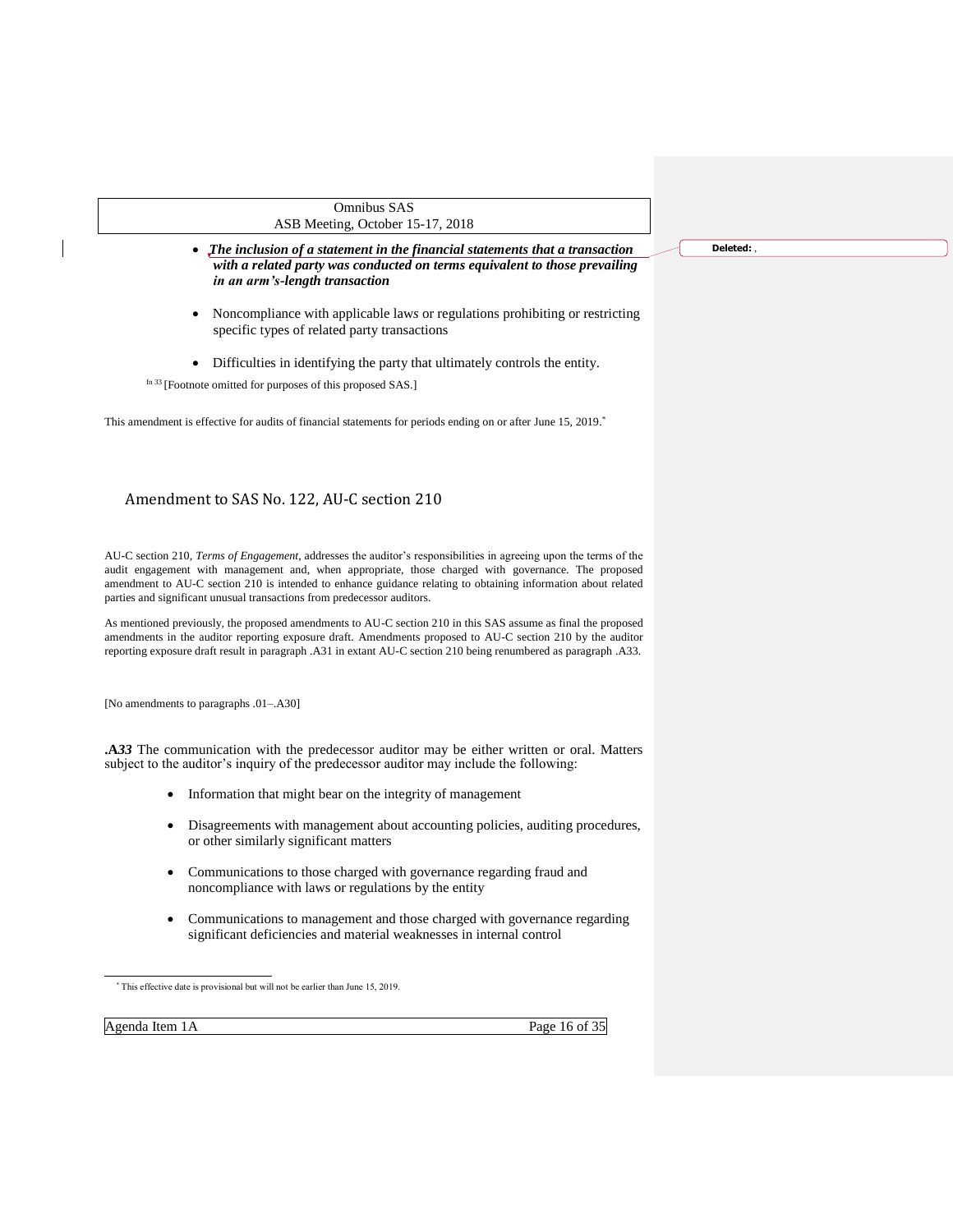- The predecessor auditor's understanding about the reasons for the change of auditors
- *The predecessor auditor's understanding of the nature of the entity's relationships and transactions with related parties and significant unusual transactions*

[No further amendments to AU-C section 210.]

This amendment is effective for audits of financial statements for periods ending on or after June 15, 2019.

## Amendment to SAS No. 122*,* AU-C section 240

AU-C section 240, *Consideration of Fraud in a Financial Statement Audit*, addresses the auditor's responsibilities relating to fraud in an audit of financial statements. Proposed amendments introduce the term *significant unusual transactions* and define it as significant transactions that are outside the normal course of business for the entity or that otherwise appear to be unusual due to their timing, size, or nature and include requirements for basic procedures for obtaining information for evaluating significant unusual transactions. Amendments also include guidance and conforming changes related to significant unusual transactions.

[No amendments to paragraphs .01–.10]

**.11** For purposes of GAAS, the following terms have the meanings attributed as follows:

**Fraud.** An intentional act by one or more individuals among management, those charged with governance, employees, or third parties, involving the use of deception that results in a misstatement in financial statements that are the subject of an audit.

**Fraud risk factors.** Events or conditions that indicate an incentive or pressure to perpetrate fraud, provide an opportunity to commit fraud, or indicate attitudes or rationalizations to justify a fraudulent action. (Ref: [par. .A11,](file:///C:/Users/agoldman/Documents/Clarity%20SASs%20-%20EDs%20and%20Final/Final%20Clarity%20SASs/2017-06/ps_ad_section_200_299.doc%23EQ4DM) [.A30,](file:///C:/Users/agoldman/Documents/Clarity%20SASs%20-%20EDs%20and%20Final/Final%20Clarity%20SASs/2017-06/ps_ad_section_200_299.doc%23EOJEM) and [.A56\)](file:///C:/Users/agoldman/Documents/Clarity%20SASs%20-%20EDs%20and%20Final/Final%20Clarity%20SASs/2017-06/ps_ad_section_200_299.doc%23EW3EM)

*Significant unusual transactions*. *Significant transactions that are outside the normal course of business for the entity or that otherwise appear to be unusual due to their timing, size, or nature.* **(Ref: par. A8A)**

[No amendments to paragraphs .12–.16.]

\* This effective date is provisional but will not be earlier than June 15, 2019.

Agenda Item 1A Page 17 of 35

 $\overline{a}$ 

**Formatted:** Highlight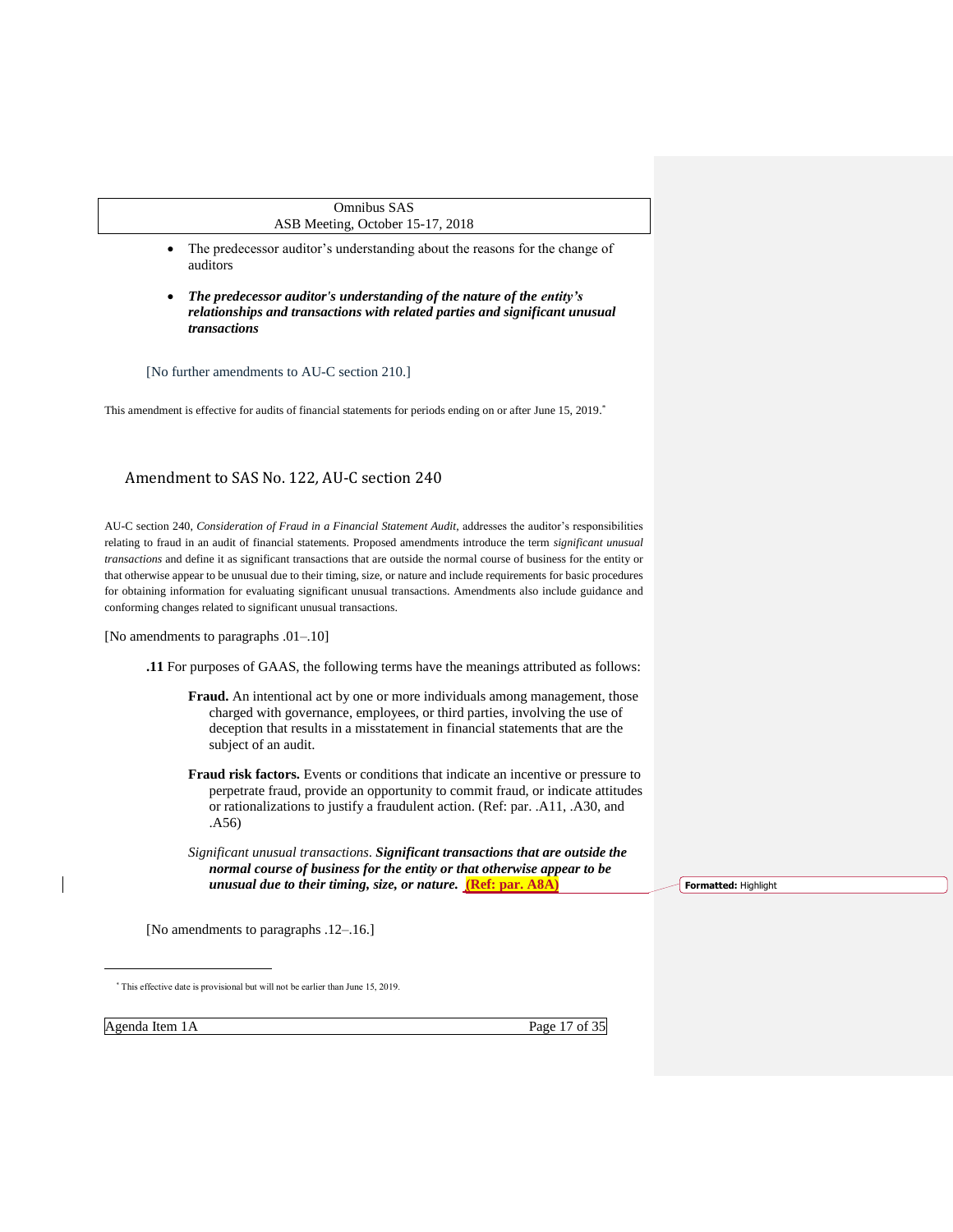**.17** The auditor should make inquiries of management regarding

- *a.* management's assessment of the risk that the financial statements may be materially misstated due to fraud, including the nature, extent, and frequency of such assessments; (Ref: par. .A14–.A15)
- *b.* management's process for identifying, responding to, and monitoring the risks of fraud in the entity, including any specific risks of fraud that management has identified or that have been brought to its attention, or classes of transactions, account balances, or disclosures for which a risk of fraud is likely to exist; (Ref: par. .A16)
- *c.* management's communication, if any, to those charged with governance regarding its processes for identifying and responding to the risks of fraud in the entity; and
- *d.* management's communication, if any, to employees regarding its views on business practices and ethical behavior*; and*
- *e. whether the entity has entered into any significant unusual transactions and, if so, the nature, terms, and business purpose (or the lack thereof) of those transactions and whether such transactions involved related parties.*

[No amendments to paragraph .18.]

**.19** For those entities that have an internal audit function, the auditor should make inquiries of appropriate individuals within the internal audit function to obtain their views about the risks of fraud; determine whether they have knowledge of any actual, suspected, or alleged fraud affecting the entity; whether they have performed any procedures to identify or detect fraud during the year; and whether management has satisfactorily responded to any findings resulting from these procedures; *and whether they are aware that the entity has entered into any significant unusual transactions;*.

[No amendments to paragraph .20.]

**.21** Unless all of those charged with governance are involved in managing the entity, the auditor should make inquiries of those charged with governance (or the audit committee or, at least, its chair) to determine their views about the risks of fraud*,* and whether they have knowledge of any actual, suspected, or alleged fraud affecting the entity*, and whether the entity has entered into any significant unusual transactions*. These inquiries are made, in part, to corroborate the responses received from the inquiries of management.

[No amendments to paragraphs .22–.31.]

**.32** Even if specific risks of material misstatement due to fraud are not identified by the auditor, a possibility exists that management override of controls could occur.

Agenda Item 1A Page 18 of 35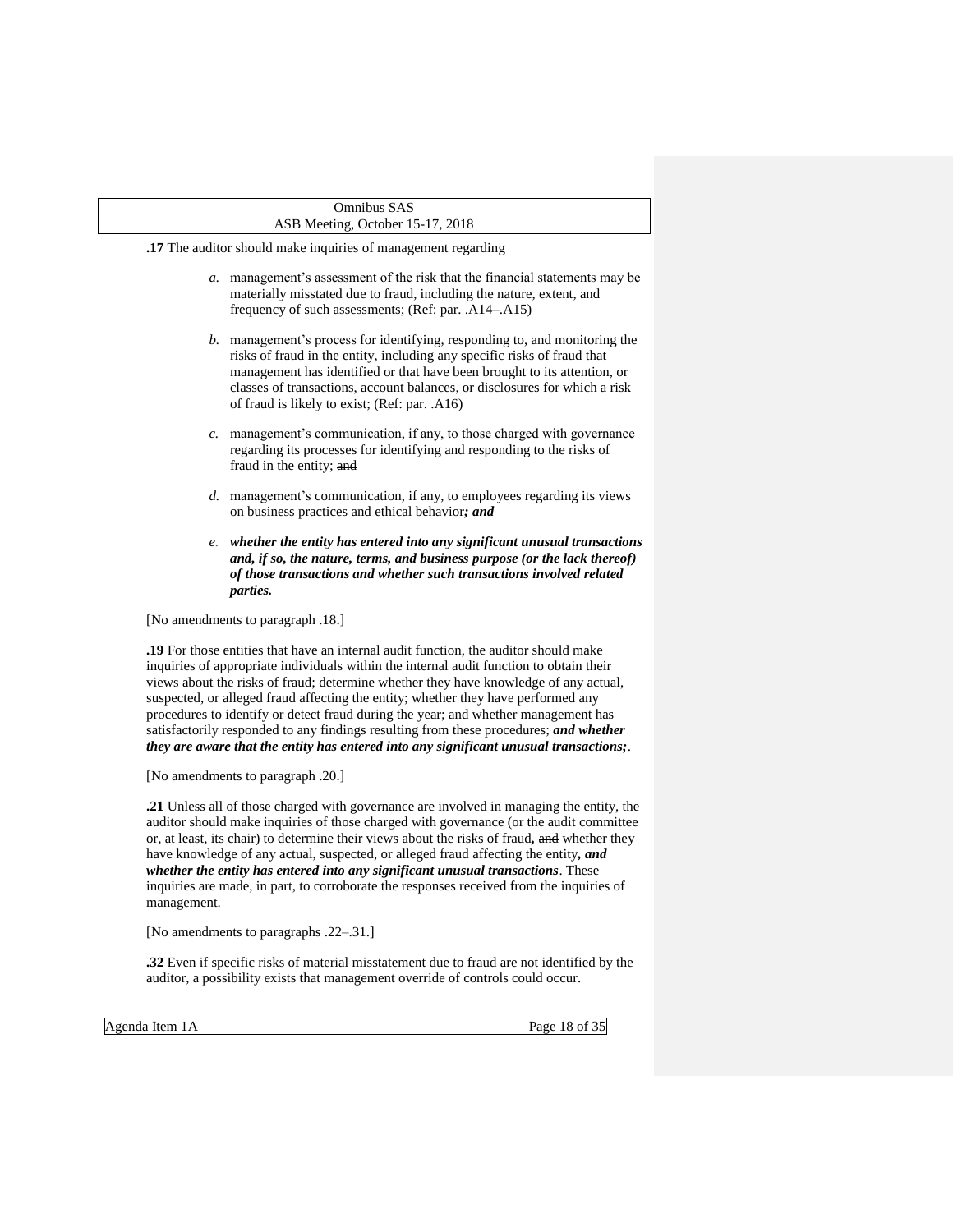Accordingly, the auditor should address the risk of management override of controls apart from any conclusions regarding the existence of more specifically identifiable risks by designing and performing audit procedures to *accomplish the following*:

- *a.* test the appropriateness of journal entries recorded in the general ledger and other adjustments made in the preparation of the financial statements, including entries posted directly to financial statement drafts. In designing and performing audit procedures for such tests, the auditor should (Ref: par. .A47–.A50 and .A55)
	- i. obtain an understanding of the entity's financial reporting process and controls over journal entries and other adjustments,  $^{\text{fn }12}$  and the suitability of design and implementation of such controls;
	- ii. make inquiries of individuals involved in the financial reporting process about inappropriate or unusual activity relating to the processing of journal entries and other adjustments;
	- iii. consider fraud risk indicators, the nature and complexity of accounts, and *unusual* entries processed outside the normal course of business;
	- iv. select journal entries and other adjustments made at the end of a reporting period; and
	- v. consider the need to test journal entries and other adjustments throughout the period.

## [No changes to list item *b*.]

c. Evaluate, for significant transactions that are outside the normal course of business for the entity or that otherwise appear to be unusual given the auditor's understanding of the entity and its environment and other information obtained during the audit, whether the business rationale *purpose* (or the lack thereof) of *significant unusual transactions* the transactions suggests that they may have been entered into to engage in fraudulent financial reporting or to conceal misappropriation of assets. *The procedures should include the following:* (Ref: par. .A54- A54A)

- *i. Reading the underlying documentation and evaluating whether the terms and other information about the transaction are consistent with explanations from inquiries and other audit evidence about the business purpose (or the lack thereof) of the transaction*
- *ii. Determining whether the transaction has been authorized and approved in accordance with the entity's established policies and procedures*

fn 12 Paragraph .19 of section 315.

Agenda Item 1A Page 19 of 35

j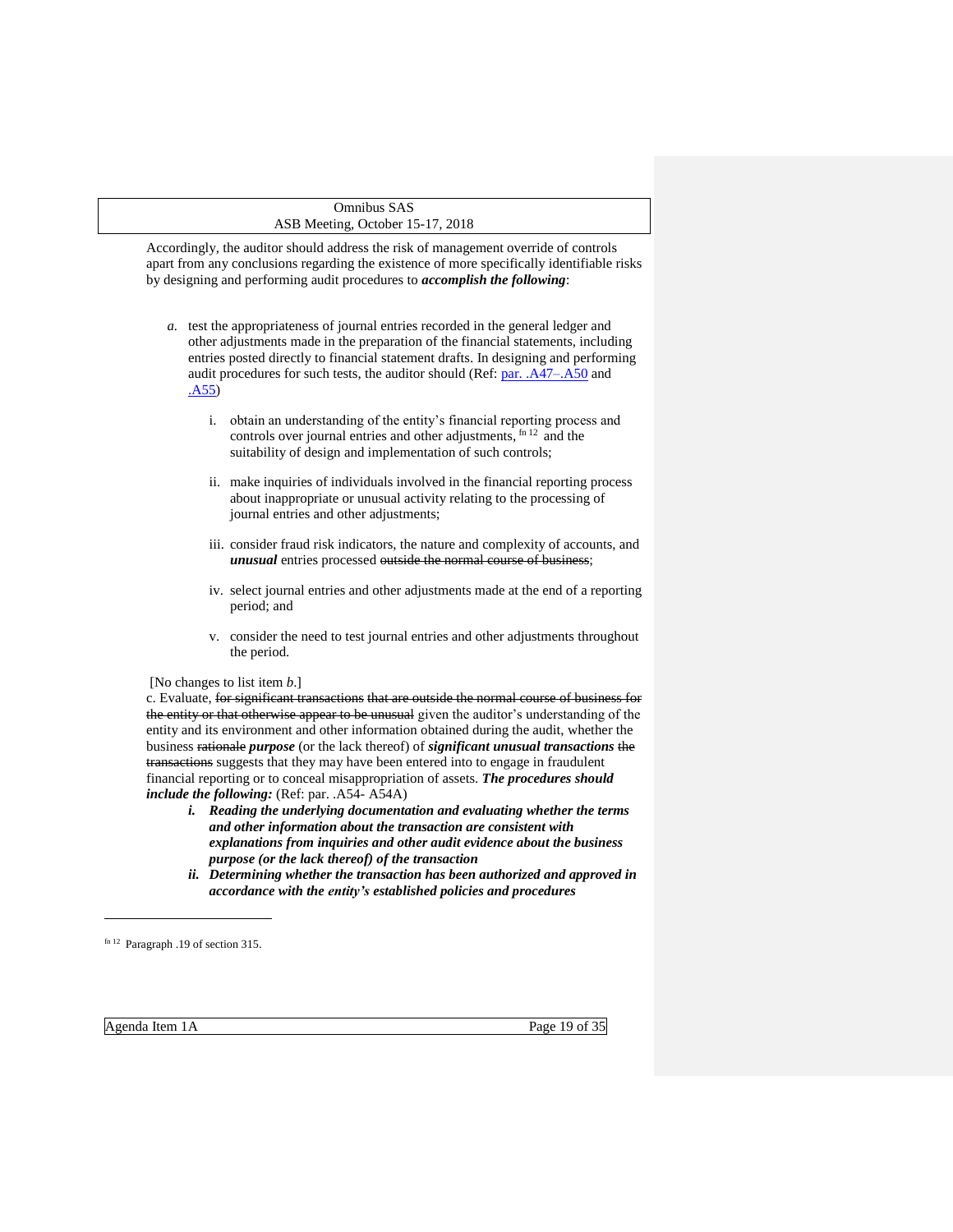Omnibus SAS ASB Meeting, October 15-17, 2018 Agenda Item 1A Page 20 of 35 *iii. Evaluating whether significant unusual transactions that the auditor has identified have been properly accounted for and disclosed in the financial statements* [No amendments to paragraphs  $.33-A7$ .] **Definitions (Ref: par. 10) A8A.** Transactions that are unusual due to their timing are nonroutine and occur infrequently. [Paragraphs .A8-A18 are renumbered as .A9-.A19. The content is unchanged.] .A19*20* Examples of others within the entity to whom the auditor may direct inquiries about the existence or suspicion of fraud include the following: Operating personnel not directly involved in the financial reporting process Employees with different levels of authority Employees involved in initiating, processing, or recording complex or unusual transactions (*for example, a sales transaction with multiple elements as defined in the applicable financial reporting framework or a significant related party transaction)* and those who supervise or monitor such employees • In-house legal counsel Chief ethics officer or equivalent person • The person or persons charged with dealing with allegations of fraud [Paragraphs .A20–.A53 are renumbered as .A21-.A54. The content is unchanged.] *Business Rationale* **Purpose** *for Significant* **Unusual** *Transactions* (Ref: par. .32*c*) .**A54***55* Indicators that may suggest that significant *unusual* transactions that are outside the normal course of business for the entity, or that otherwise appear to be unusual, may have been entered into to engage in fraudulent financial reporting or to conceal misappropriation of assets include the following: The form of such transactions appears overly complex (for example, the transaction involves multiple entities within a consolidated group or multiple unrelated third parties). Management has not discussed the nature of and accounting for such transactions with those charged with governance of the entity, and inadequate documentation exists. Management is placing more emphasis on the need for a particular accounting treatment than on the underlying economics *economic substance* of the transaction. Transactions that involve nonconsolidated related parties, including special purpose entities, have not been properly reviewed or approved by those charged with governance of the entity. **Deleted:** A18 **Commented [AG8]:** Application material added **Formatted:** Strikethrough **Deleted:** No amendments to p **Formatted:** Strikethrough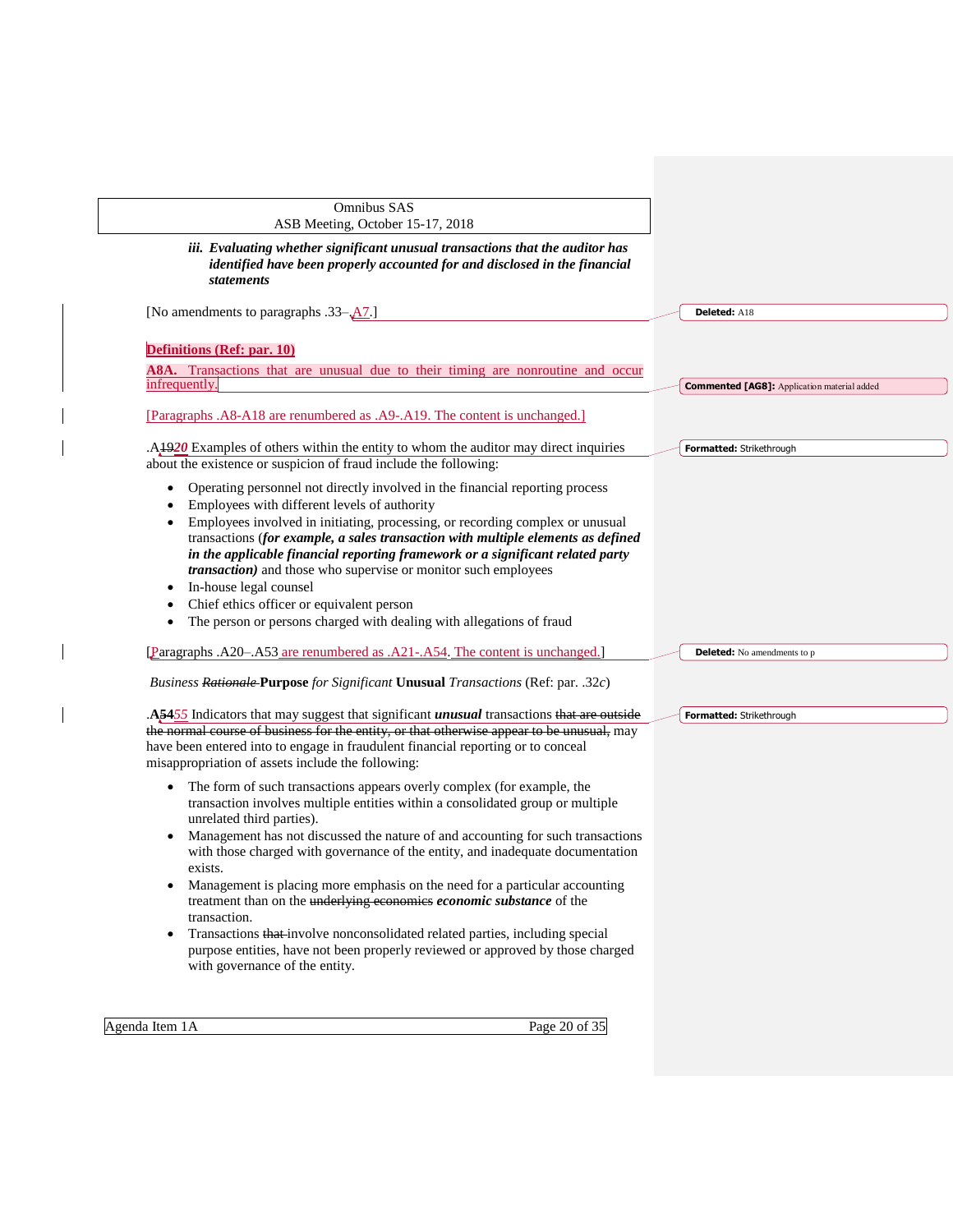- Transactions that involve previously unidentified related parties or *relationships or transactions with related parties previously undisclosed to the auditor.*
- *Transactions involve other* parties that do not have the substance or the financial strength to support the transaction without assistance from the entity under audit *or any related party of the entity*.
- *Transactions lack commercial or economic substance or are part of a larger series of connected, linked, or otherwise interdependent arrangements that lack commercial or economic substance individually or in the aggregate (for example, a transaction is entered into shortly prior to period end and is unwound shortly after period end).*
- *Transactions occur with a party that falls outside the definition of a related party (as defined by the applicable financial reporting framework), with either party able to negotiate terms that may not be available for other, more clearly independent parties on an arm's-length basis.*
- *Transactions exist to enable the entity to achieve certain financial targets.*

*.A55A. Procedures for evaluating significant unusual transactions may include evaluating the financial capability of the other parties with respect to significant uncollected balances, loan commitments, supply arrangements, guarantees and other obligations, if any. Examples of information that might be relevant to the auditor's evaluation of a related party's financial capability include, among other things, the audited financial statements of the related party, reports issued by regulatory agencies, financial publications, and income tax returns of the related party, to the extent available.*

| [Paragraphs .A55-.A70 are renumbered as .A57-.A72. The content is unchanged.]                                                                                                                                       | <b>Deleted:</b> No amendments to |
|---------------------------------------------------------------------------------------------------------------------------------------------------------------------------------------------------------------------|----------------------------------|
|                                                                                                                                                                                                                     | Deleted: p                       |
| <b>A7173</b> Other matters related to fraud to be discussed with those charged with                                                                                                                                 | Formatted: Strikethrough         |
| governance of the entity may include, for example, the following:                                                                                                                                                   |                                  |
| Concerns about the nature, extent, and frequency of management's<br>$\bullet$<br>assessments of the controls in place to prevent and detect fraud and of the<br>risk that the financial statements may be misstated |                                  |
| A failure by management to appropriately address identified significant<br>$\bullet$<br>deficiencies or material weaknesses in internal control or to appropriately<br>respond to an identified fraud               |                                  |

- The auditor's evaluation of the entity's control environment, including questions regarding the competence and integrity of management
- Actions by management that may be indicative of fraudulent financial reporting, such as management's selection and application of accounting policies that may be indicative of management's effort to manage earnings in order to deceive financial statement users by influencing their perceptions concerning the entity's performance and profitability

Agenda Item 1A Page 21 of 35

**Deleted:** *A54A*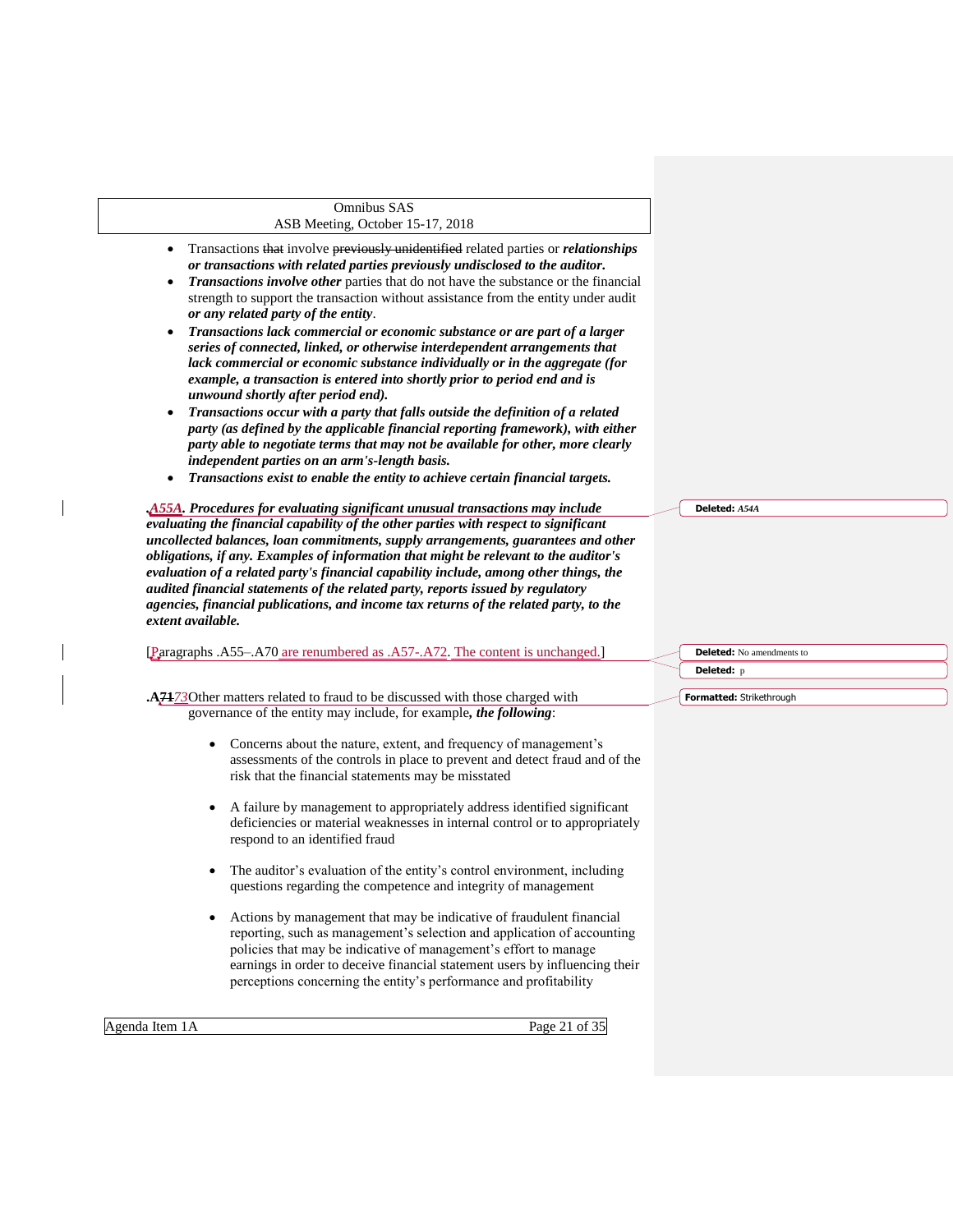Concerns about the adequacy and completeness of the authorization of significant unusual transactions that appear to be outside the norm course of business.

[Paragraphs .A72–.A74 are renumbered as .A74-.A76. The content is unchanged.]

**Deleted:** No amendments to p

## **Appendix A—Examples of Fraud Risk Factors (Ref: par. .11, .24, and .A30)**

**.A75**

[No amendments to prior sections of this appendix.]

## *Opportunities*

The nature of the industry or the entity's operations provides opportunities to engage in fraudulent financial reporting that can arise from the following:

- Significant related party transactions not in the ordinary course of business or with related entities not audited or audited by another firm
- *Related party transactions that are also significant unusual transactions*
- *Significant transactions with related parties whose financial statements are not audited or are audited by another firm*
- A strong financial presence or ability to dominate a certain industry sector that allows the entity to dictate terms or conditions to suppliers or customers that may result in inappropriate or non-arm's-length transactions
- Assets, liabilities, revenues, or expenses based on significant estimates that involve subjective judgments or uncertainties that are difficult to corroborate
- Significant, unusual, or highly complex transactions *or significant unusual transactions*, especially those close to period end that pose difficult "substance over form" questions
- Significant operations located or conducted across jurisdictional borders where differing business environments and regulations exist
- Use of business intermediaries for which there appears to be no clear business justification

Agenda Item 1A Page 22 of 35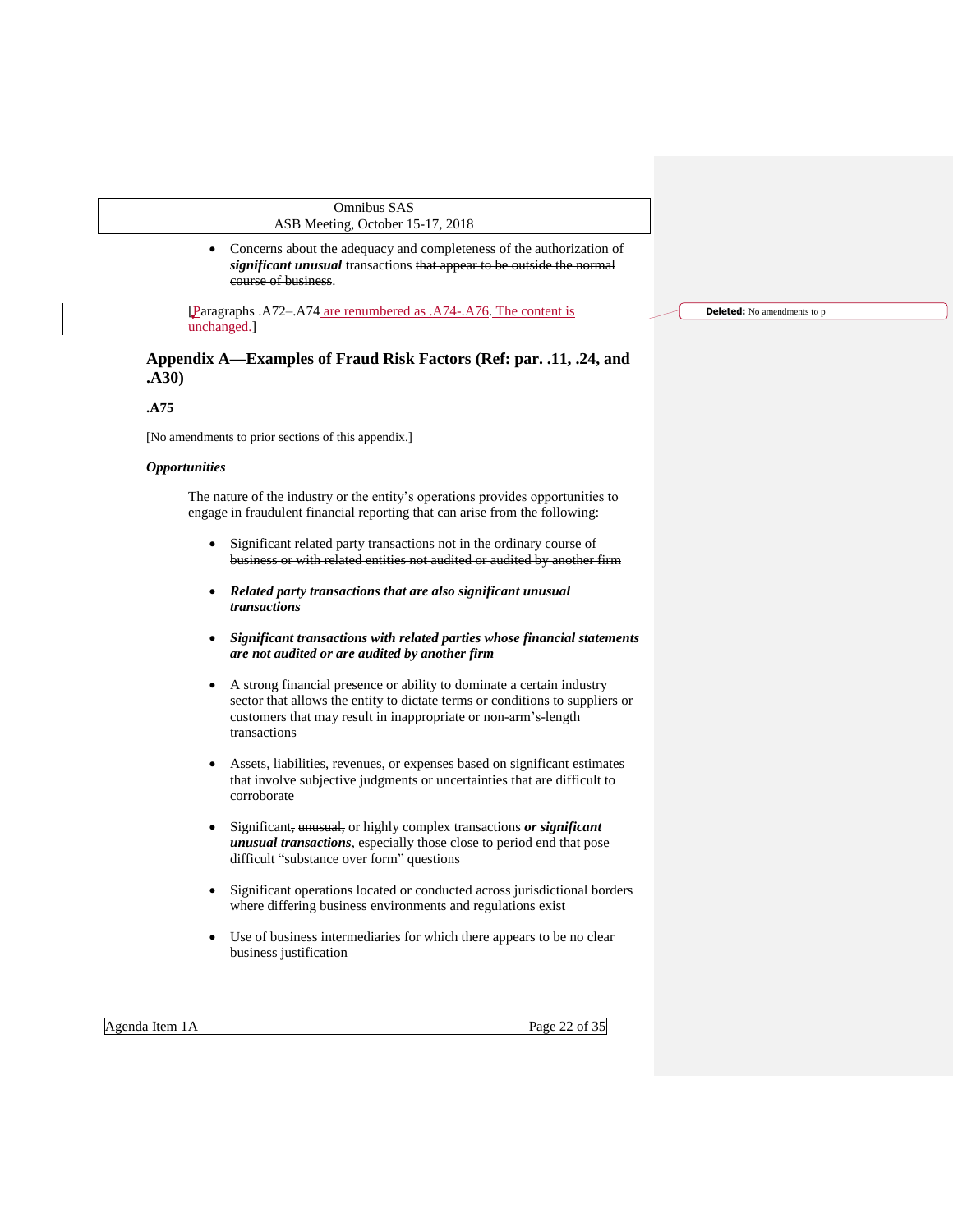- Significant bank accounts or subsidiary or branch operations in tax-haven jurisdictions for which there appears to be no clear business justification
- *Contractual arrangements lacking a business purpose*

The monitoring of management is not effective as a result of the following:

- Domination of management by a single person or small group (in a nonowner-managed business) without compensating controls.
- Oversight by those charged with governance over the financial reporting process and internal control is not effective.
- *The exertion of dominant influence by or over a related party.*

[No further amendments to this appendix.]

This amendment is effective for audits of financial statements for periods ending on or after June 15, 2019.

## Amendment to SAS No. 122*,* AU-C section 265

AU-C section 265, *Communicating Internal Control Deficiencies Identified in an Audit*, addresses the auditor's responsibility to appropriately communicate to those charged with governance and management deficiencies in internal control that the auditor has identified in an audit of financial statements. Proposed amendments are conforming amendments for the use of the term *significant unusual transactions*.

[No amendments to paragraphs .01– .A7.]

**A8** Risk factors affect whether there is a reasonable possibility that a deficiency, or a combination of deficiencies, in internal control will result in a misstatement of an account balance or disclosure. The factors include, but are not limited to, the following:

- The nature of the financial statement classes of transactions, account balances, disclosures, and assertions involved
- The cause and frequency of the exceptions detected as a result of the deficiency, or deficiencies, in internal control
- The susceptibility of the related asset or liability to loss or fraud
- The subjectivity, complexity, or extent of judgment required to determine the amount involved

Agenda Item 1A Page 23 of 35

<sup>\*</sup> This effective date is provisional but will not be earlier than June 15, 2019.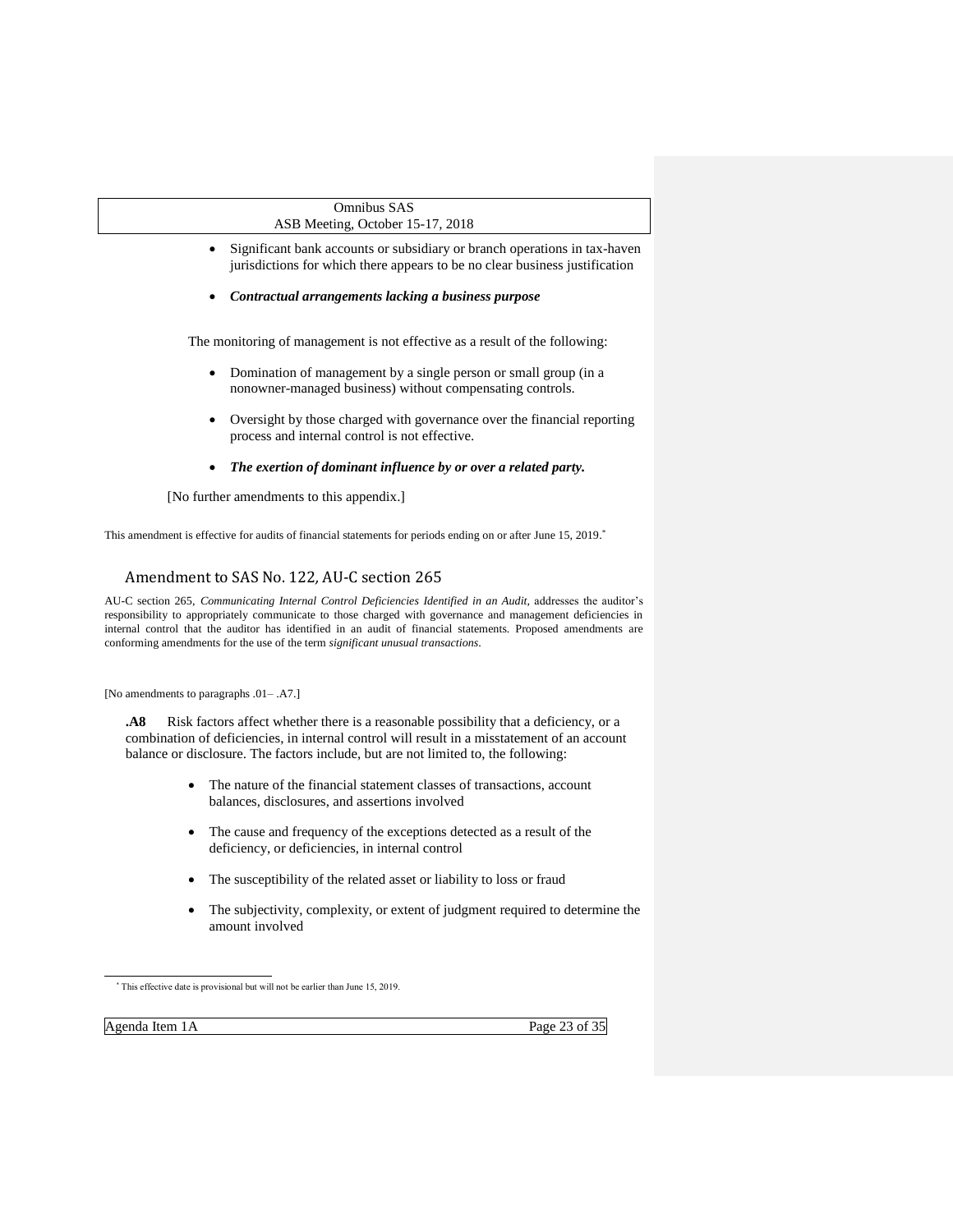- The interaction or relationship of the control(s) with other controls
- The interaction with other deficiencies in internal control
- The possible future consequences of the deficiency, or deficiencies, in internal control
- The importance of the controls, such as the following, to the financial reporting process:
	- General monitoring controls (such as oversight of management)
	- Controls over the prevention and detection of fraud
	- Controls over the selection and application of significant accounting policies
	- Controls over significant transactions with related parties
	- Controls over significant *unusual* transactions outside the entity's normal course of business
	- Controls over the period-end financial reporting process (such as controls over nonrecurring journal entries)

[No further amendments to AU-C section 265.]

This amendment is effective for audits of financial statements for periods ending on or after June 15, 2019.

Amendment to SAS No. 122*,* AU-C section 315

AU-C section 315, *Understanding the Entity and Its Environment and Assessing the Risks of Material Misstatement*, addresses the auditor's responsibility to identify and assess the risks of material misstatement in the financial statements through understanding the entity and its environment, including the entity's internal control. Proposed amendments are conforming amendments for the use of the term *significant unusual transactions*.

[No amendments to paragraphs .01– .29.]

**.29** In exercising professional judgment about which risks are significant risks, the auditor should consider the following at least

Agenda Item 1A Page 24 of 35

<sup>\*</sup> This effective date is provisional but will not be earlier than June 15, 2019.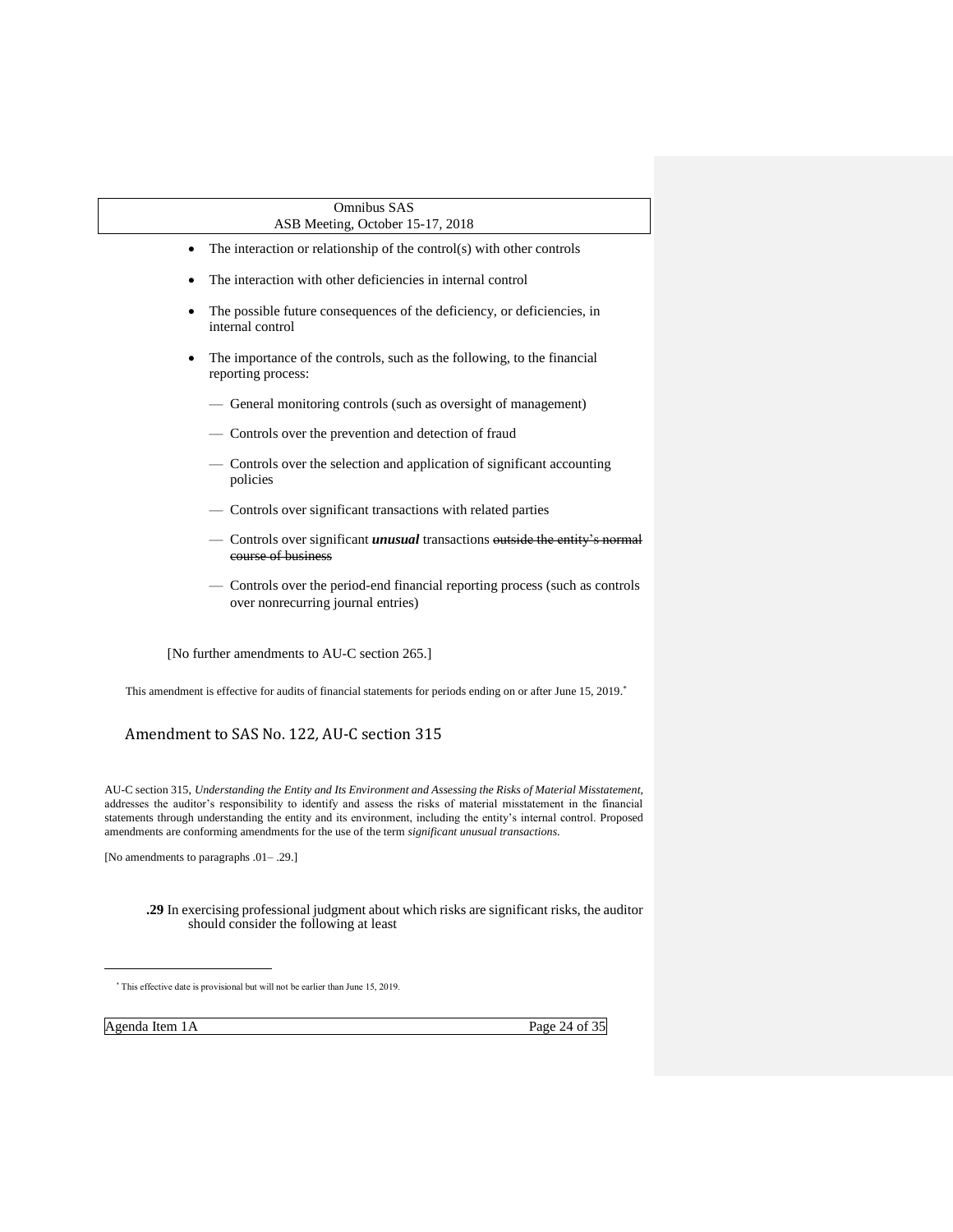[No amendments to list items *a–e*.]

*f.* whether the risk involves significant *unusual* transactions that are outside the normal course of business for the entity or that otherwise appear to be unusual. (Ref: par. .A139–.A143)

[No further amendments to AU-C section 315.]

- **.A35** An understanding of the entity's selection and application of accounting policies may encompass such matters as
	- the methods the entity uses to account for significant and unusual transactions.

**.A139** Significant risks often relate to significant nonroutine *unusual* transactions and matters that require significant judgment. *Nonroutine transactions* are transactions that are unusual, either due to size or nature, and that, therefore, occur infrequently. Matters that require significant judgment may include the development of accounting estimates for which a significant measurement uncertainty exists. Routine, noncomplex transactions that are subject to systematic processing are less likely to give rise to significant risks.

**.A140** Risks of material misstatement may be greater for significant nonroutine *unusual*  transactions arising from matters such as the following:

- Greater management intervention to specify the accounting treatment
- Greater manual intervention for data collection and processing
- Complex calculations or accounting principles
- The nature of nonroutine *unusual* transactions, which may make it difficult for the entity to implement effective controls over the risks
- Related party transactions

**.A144** Although risks relating to significant nonroutine *unusual* transactions or matters that require significant judgment are often less likely to be subject to routine controls, management may have other responses intended to deal with such risks. Accordingly, the auditor's understanding of whether the entity has designed and implemented controls for significant risks arising from nonroutine *unusual* transactions or matters that require significant judgment includes whether and how management responds to the risks. Such responses might include

- control activities, such as a review of assumptions by senior management or specialists.
- documented processes for estimations.

Agenda Item 1A Page 25 of 35

**Commented [AG9]:** See proposed par. A8A above.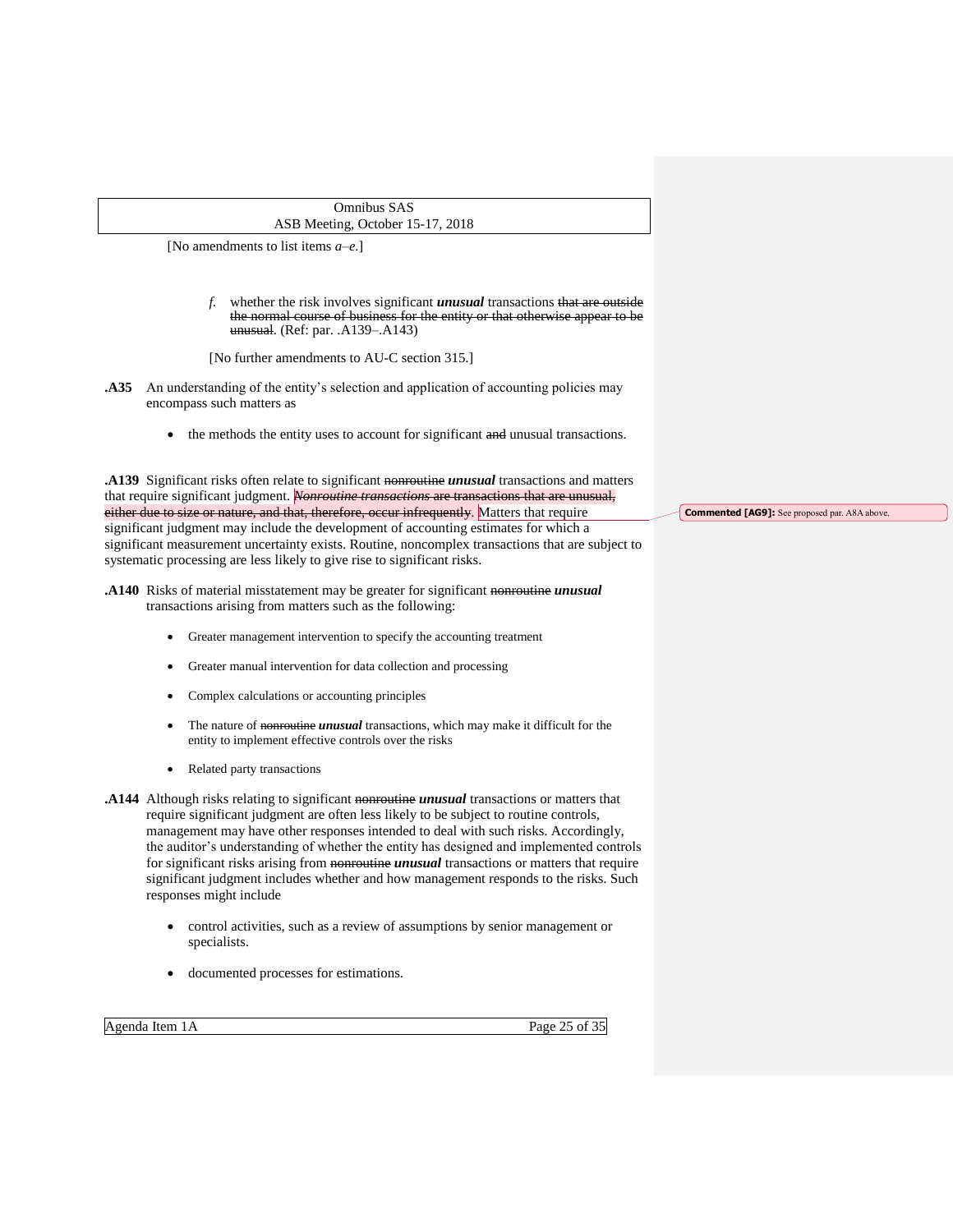| Omnibus SAS                      |  |
|----------------------------------|--|
| ASB Meeting, October 15-17, 2018 |  |

• approval by those charged with governance

This amendment is effective for audits of financial statements for periods ending on or after June 15, 2019.<sup>\*</sup>

#### Amendment to SAS No. 122*,* AU-C section 330

AU-C section 330, *Performing Audit Procedures in Response to Assessed Risks and Evaluating the Audit Evidence Obtained*, addresses the auditor's responsibility to design and implement responses to the risks of material misstatement identified and assessed by the auditor in accordance with section 315, *Understanding the Entity and Its Environment and Assessing the Risks of Material Misstatement*, and to evaluate the audit evidence obtained in an audit of financial statements. Proposed amendments are conforming amendments for the use of the term *significant unusual transactions*.

[No amendments to paragraphs .01–.A57. Paragraph .A58 is amended to include new text and is split into two paragraphs.]

- **.A58** Paragraph .22 requires the auditor to perform substantive procedures that are specifically responsive to risks the auditor has determined to be significant risks. *Because significant unusual transactions can affect the risks of material misstatement due to error or fraud, substantive procedures that take into account the types of potential misstatements that could result from significant unusual transactions may be necessary, including procedures performed pursuant to paragraph .32 of section 240.*
- *.A59* Audit evidence in the form of external confirmations received directly by the auditor from appropriate confirming parties may assist the auditor in obtaining audit evidence with the high level of reliability that the auditor requires to respond to significant risks of material misstatement, whether due to fraud or error. For example, if the auditor identifies that management is under pressure to meet earnings expectations, a risk may exist that management is inflating sales by improperly recognizing revenue related to sales agreements with terms that preclude revenue recognition or by invoicing sales before shipment. In these circumstances, the auditor may, for example, design external confirmation procedures not only to confirm outstanding amounts but also to confirm the details of the sales agreements, including date, any rights of return, and delivery terms. In addition, the auditor may find it effective to supplement such external confirmation procedures with inquiries of nonfinancial personnel in the entity regarding any changes in sales agreements and delivery terms.

Agenda Item 1A Page 26 of 35

<sup>\*</sup> This effective date is provisional but will not be earlier than June 15, 2019.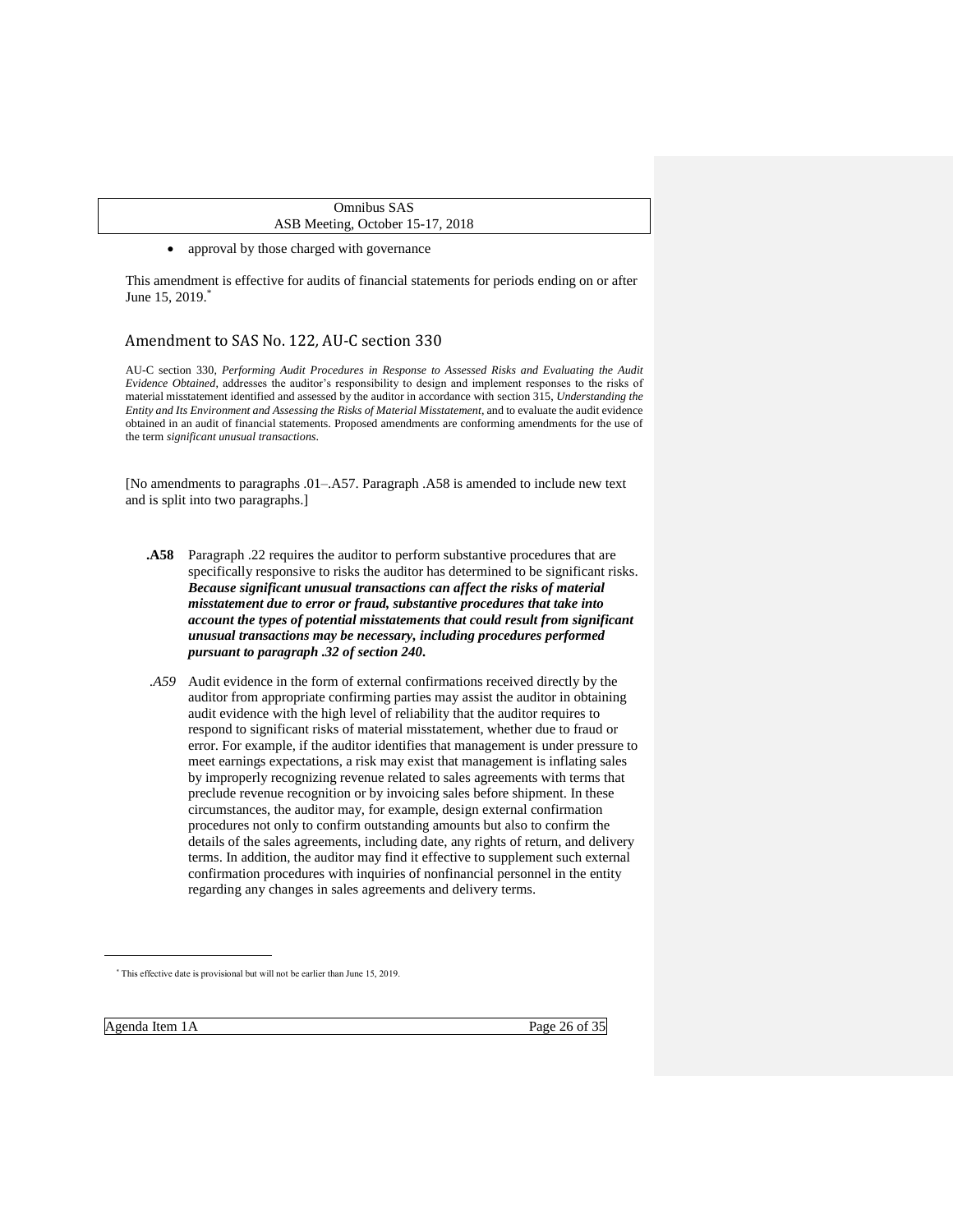[Paragraphs .A59–.A76 are renumbered as .A60–.A77. The content is unchanged.]

This amendment is effective for audits of financial statements for periods ending on or after June 15, 2019.

Amendment to SAS No. 122*,* AU-C section 510

AU-C section 510, *Opening Balances—Initial Audit Engagements, Including Reaudit Engagements*, addresses the auditor's responsibilities relating to opening balances in an initial audit engagement, including a reaudit engagement. The proposed amendment is intended to enhance guidance relating to obtaining information about related parties and significant unusual transactions from predecessor auditors.

[No amendments to paragraphs .01–.A4.]

**.A5** It is customary for the predecessor auditor to make himself or herself available to the auditor and to make available for review certain audit documentation. The predecessor auditor determines which audit documentation is to be made available for review and which may be copied. The predecessor auditor ordinarily permits the auditor to review audit documentation, including documentation of planning; risk assessment procedures; further audit procedures; audit results; and other matters of continuing accounting and auditing significance, such as the schedule of uncorrected misstatements, working paper analysis of balance sheet accounts, and those relating to contingencies*, related parties, and significant unusual transactions.*

[No further amendments to AU-C section 510.]

This amendment is effective for audits of financial statements for periods ending on or after June 15, 2019.

## Amendment to SAS No. 122 Section 560

AU-C section 560, *Subsequent Events and Subsequently Discovered Facts*, addresses the auditor's responsibilities relating to subsequent events and subsequently discovered facts in an audit of financial statements. The proposed amendment to AU-C section 560 is intended to enhance guidance relating to obtaining information about subsequent events.

[No amendments to paragraphs .01–.A5.]

**.A6** In inquiring of management and, when appropriate, those charged with governance about whether any subsequent events have occurred that might affect the financial statements, the auditor may inquire about the current status of items that were

Agenda Item 1A Page 27 of 35

<sup>\*</sup> This effective date is provisional but will not be earlier than June 15, 2019.

<sup>\*</sup> This effective date is provisional but will not be earlier than June 15, 2019.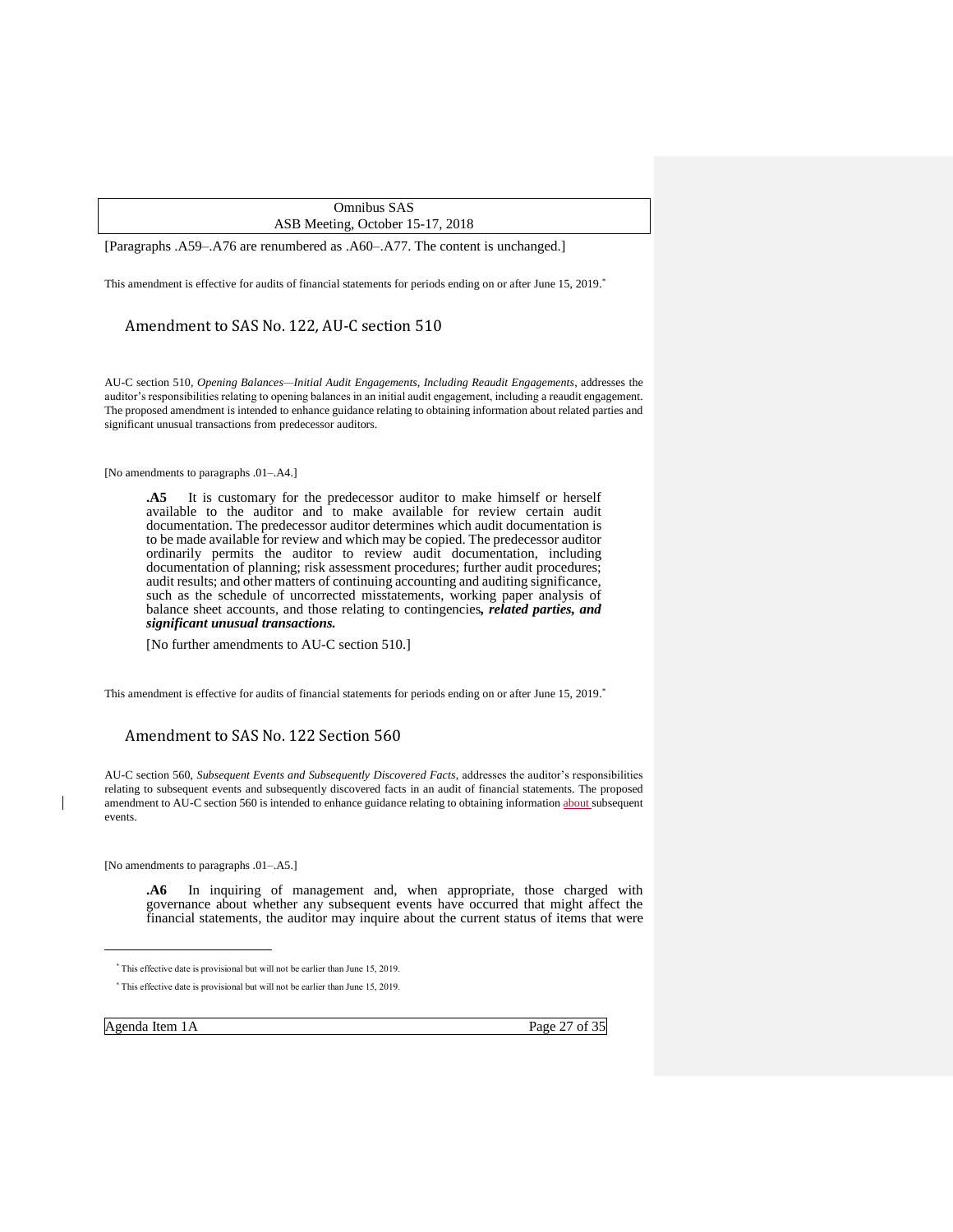accounted for on the basis of preliminary or inconclusive data and may make specific inquiries about the following matters:

- Whether new commitments, borrowings, or guarantees have been entered into
- Whether sales or acquisitions of assets have occurred or are planned
- Whether there have been increases in capital or issuance of debt instruments, such as the issue of new shares or debentures, or an agreement to merge or liquidate has been made or is planned
- Whether any assets have been appropriated by the government or destroyed (for example, by fire or flood)
- Whether there have been any developments regarding contingencies
- Whether any unusual accounting adjustments have been made or are contemplated
- Whether any events have occurred or are likely to occur that will bring into question the appropriateness of accounting policies used in the financial statements, as would be the case, for example, if such events call into question the validity of the going concern assumption
- Whether any events have occurred that are relevant to the measurement of estimates or provisions made in the financial statements
- Whether any events have occurred that are relevant to the recoverability of assets
- *Whether there have been any changes in the entity's related parties*
- *Whether there have been any significant new related party transactions*
- *Whether the entity has entered into any significant unusual transactions*

[No further amendments to AU-C section 560.]

This amendment is effective for audits of financial statements for periods ending on or after June 15, 2019.

## Amendment to SAS No. 122 AU-C section 580

AU-C section 580, *Written Representations*, addresses the auditor's responsibilities to obtain written representations from management and, when appropriate, those charged with governance in an audit of financial statements. Proposed amendments to AU-C section 580 are intended to enhance guidance relating to obtaining representations about related parties and related party transactions.

[No amendments to paragraphs .01–.16.]

- **.17** The auditor should request management to provide written representations that (Ref: par. .A15–.A16)
	- *a.* it has disclosed to the auditor the identity of *all* the entity's related parties and all the related party relationships and transactions of which it is aware and

Agenda Item 1A Page 28 of 35

<sup>\*</sup> This effective date is provisional but will not be earlier than June 15, 2019.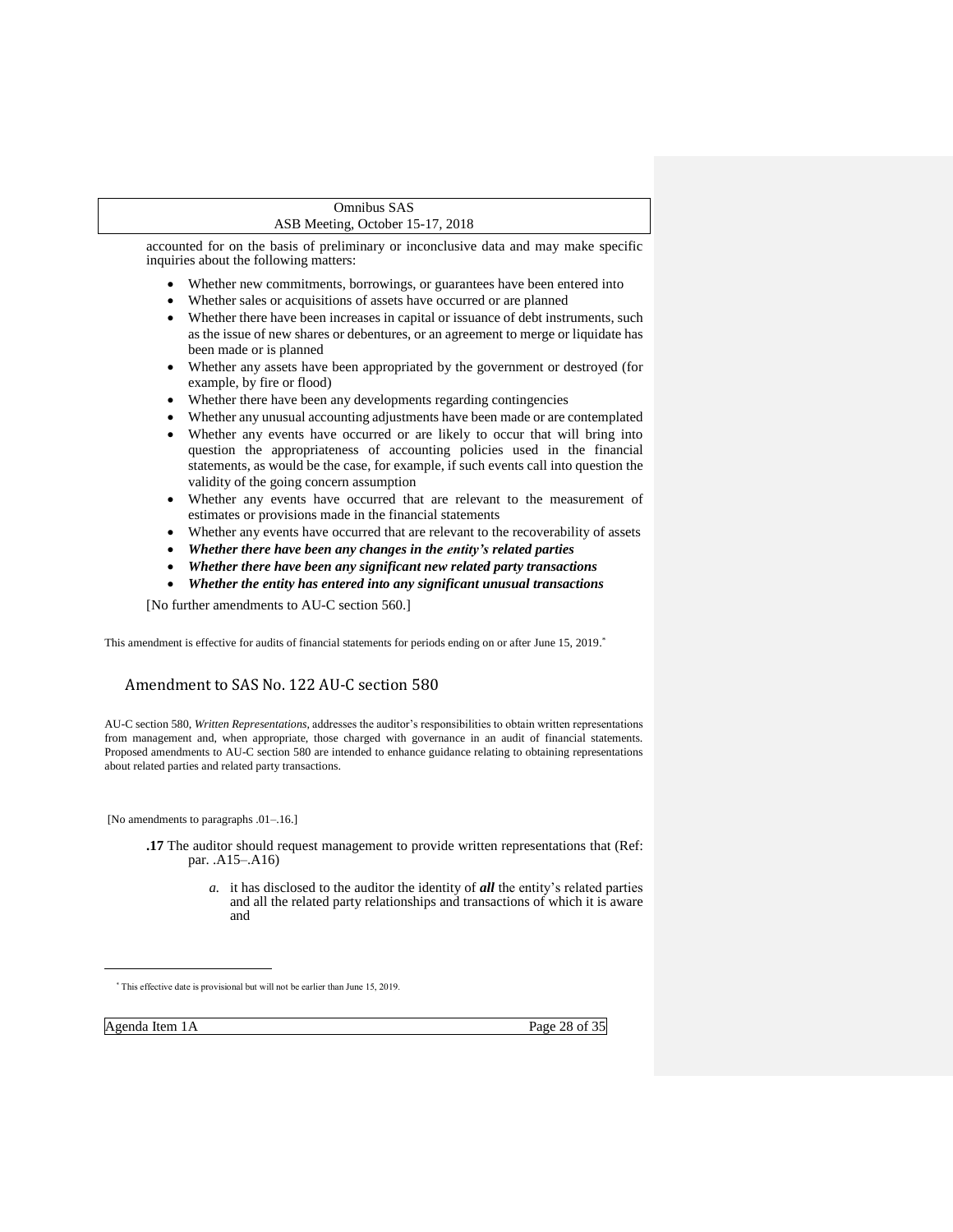| Omnibus SAS                      |  |
|----------------------------------|--|
| ASB Meeting, October 15-17, 2018 |  |

*b*. it has appropriately accounted for and disclosed such relationships and transactions.

[No amendments to paragraphs .18–.A14.]

- **.A15** Circumstances in which it may be appropriate to obtain written representations about related parties from those charged with governance in addition to management include the following:
	- When they have approved specific related party transactions that (*a*) materially affect the financial statements or (*b*) involve management
	- When they have made specific oral representations to the auditor on details of certain related party transactions
	- When they have financial or other interests in the related parties or the related party transactions

**.A16** The auditor also may decide to obtain written representations regarding specific assertions that management may have made, such as a representation that specific related party transactions do not involve undisclosed side agreements, *or that a transaction with a related party was conducted on terms equivalent to those prevailing in an arm's-length transaction.* 

## [No amendments to paragraphs .A16–.A17.]

**.A18** In addition to the written representations required by paragraphs .10–.18, the auditor may consider it necessary to request other written representations about the financial statements. Such written representations may supplement, but do not form part of, the written representations required by paragraphs .10–.18. They may include representations about the following:

- Whether the selection and application of accounting policies are appropriate
- Whether matters such as the following, when relevant under the applicable financial reporting framework, have been recognized, measured, presented, or disclosed in accordance with that framework:
	- Plans or intentions that may affect the carrying value or classification of assets and liabilities
	- Liabilities, both actual and contingent
	- Title to, or control over, assets and the liens or encumbrances on assets and assets pledged as collateral

Agenda Item 1A Page 29 of 35

**Deleted:** *adequately* **Formatted:** Highlight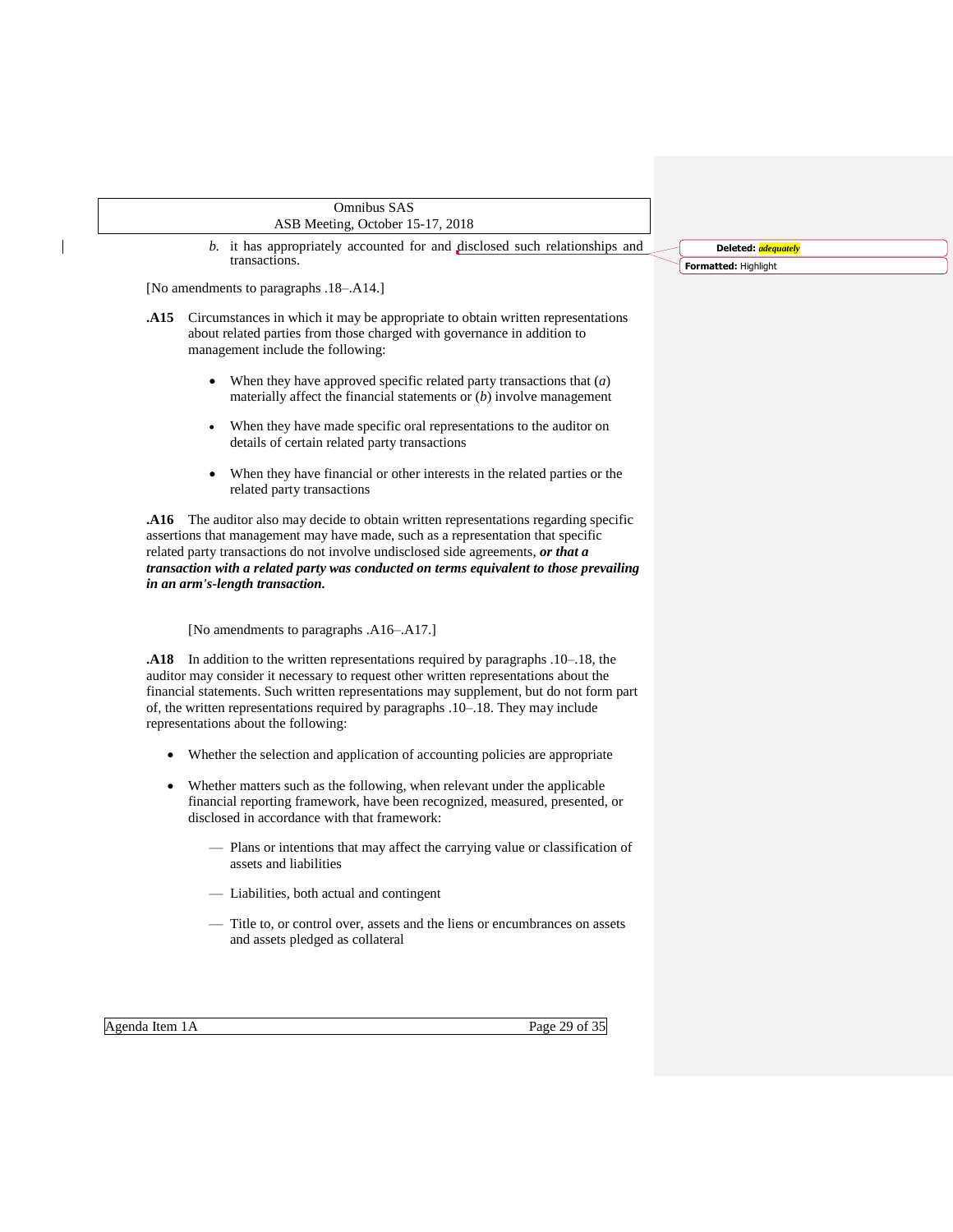- Aspects of laws, regulations, and contractual agreements that may affect the financial statements, including noncompliance
- *The absence of side agreements or other arrangements (either written or oral) undisclosed to the auditor*

This amendment is effective for audits of financial statements for periods ending on or after June 15, 2019.

## Amendment to SAS No. 122*,* AU-C section 600

AU-C section 600, *Special Considerations—Audits of Group Financial Statements (Including the Work of Component Auditors)*, addresses special considerations that apply to group audits, in particular those that involve component auditors. The proposed amendment is intended to enhance requirements relating to obtaining information about related parties.

[No amendments to paragraphs .01–.40.]

**.41** The group engagement team should communicate its requirements to a component auditor on a timely basis. This communication should include the following:

[No amendments to list items *a–b*.]

*c.* A list of related parties prepared by group management and any other related parties of which the group engagement team is aware, *including the nature of the entity's relationships and transactions with those related parties*. The group engagement team should request the component auditor to communicate on a timely basis related parties not previously identified by group management or the group engagement team. The group engagement team should identify such additional related parties to other component auditors.

[No amendments to paragraphs .42–.A93.]

**.A94** The examples provided cover a broad range of matters; however, not all matters are relevant to every group audit engagement, and the list of examples is not necessarily complete.

**…Consolidation Process**

Agenda Item 1A Page 30 of 35

| Deleted: Whether any             |
|----------------------------------|
| Formatted: Highlight             |
| Deleted: have not been disclosed |

<sup>\*</sup> This effective date is provisional but will not be earlier than June 15, 2019.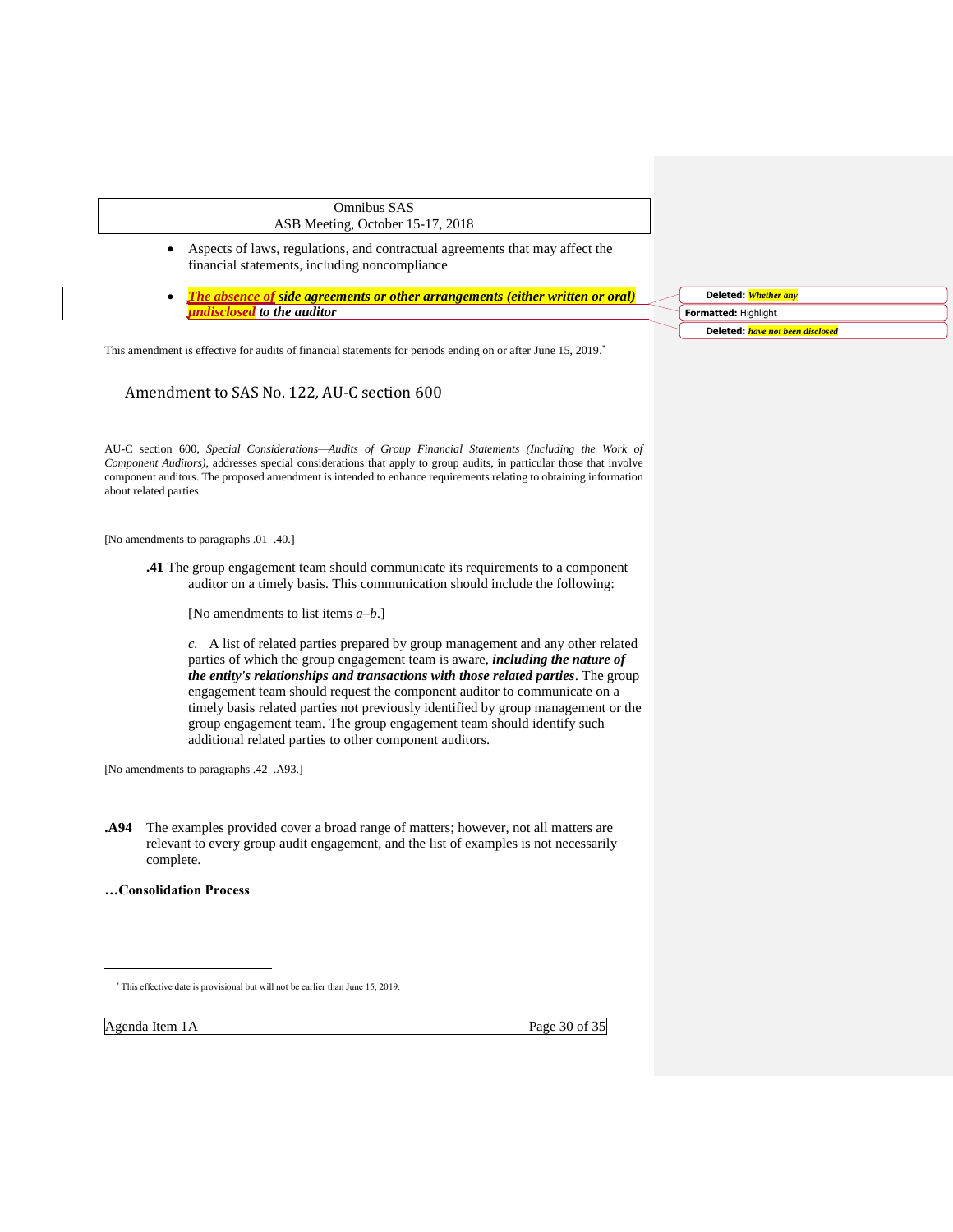The group engagement team's understanding of the consolidation process may include matters such as the following:

…

- Matters relating to consolidation adjustments, such as the following:
	- The process for recording consolidation adjustments, including the preparation, authorization, and processing of related journal entries and the experience of personnel responsible for the consolidation
	- The consolidation adjustments required by the applicable financial reporting framework
	- Business rationale*purpose* for the events and transactions that gave rise to the consolidation adjustments

[No further amendments to AU-C section 600.]

This amendment is effective for audits of group financial statements for periods ending on or after June 15, 2019.

## Amendment to SAS No. 122*,* AU-C section 930

AU-C section 930, *Interim Financial Information*, addresses the auditor's responsibilities when engaged to review interim financial information under specified conditions. Proposed amendments are intended to enhance guidance relating to obtaining information about related parties and significant unusual transactions.

[No amendments to paragraphs .01–.20.]

**.21** For all interim financial information presented and for all periods covered by the review, the auditor should request management to provide written representations, as of the date of the auditor's review report (Ref: par. .A29–.A30)

[No amendments to list items *a–l*.]

*m.* that management has disclosed to the auditor the identity of *all* the entity's related parties and all the related party relationships and transactions of which it is aware, and it has appropriately accounted for and disclosed such relationships and transactions.

[No amendments to list item *n*.] [No amendments to paragraphs .21–.A29.]

\* This effective date is provisional but will not be earlier than June 15, 2019.

Agenda Item 1A Page 31 of 35

 $\overline{a}$ 

 $\mathsf{l}$ 

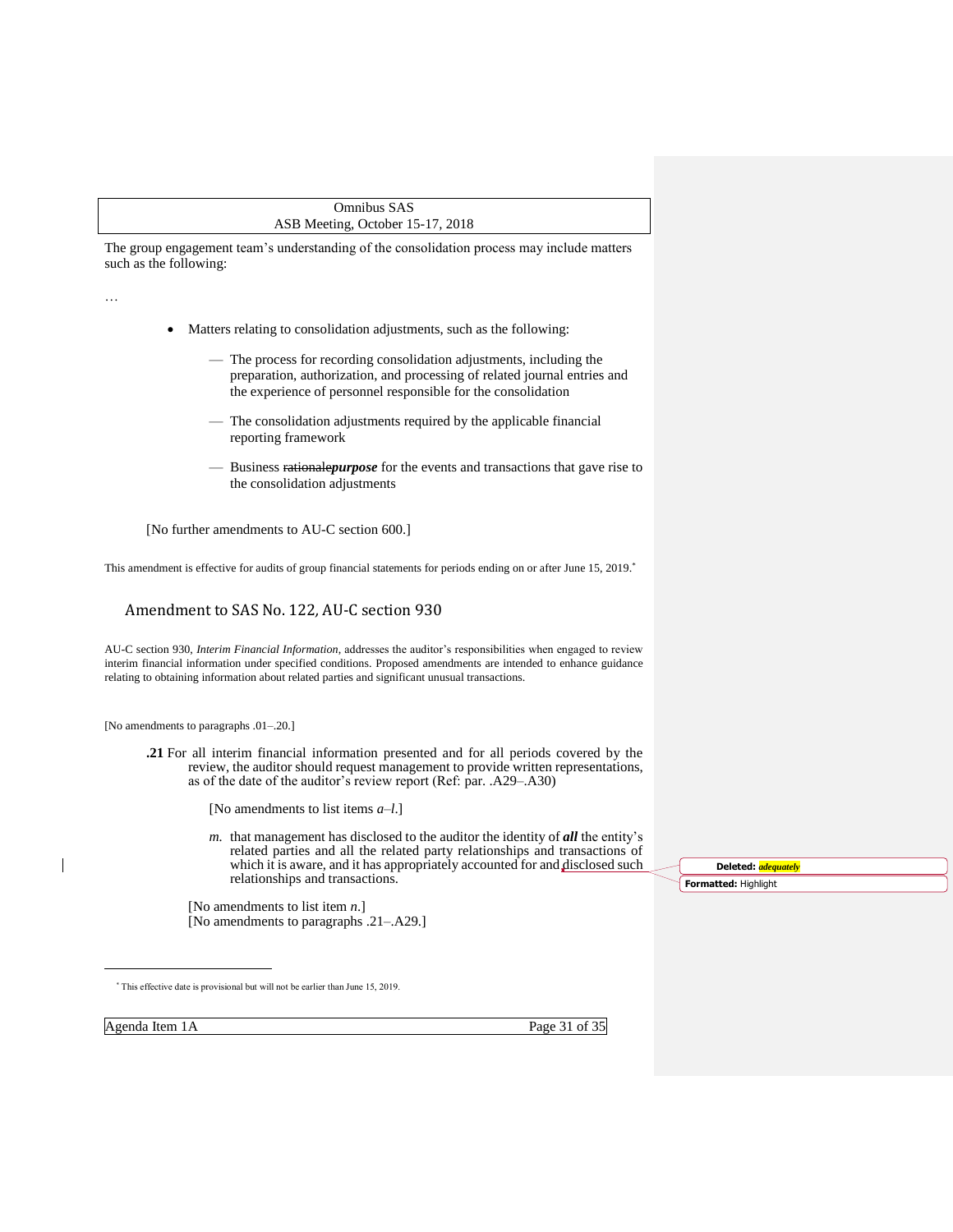**.A30** The auditor may request additional representations*, including representations* regarding *the following:*

- Matters specific to the entity's business or industry
- *Support for any assertion that a transaction with a related party was conducted on terms equivalent to those prevailing in an arm's-length transaction*
- *The absence of side agreements or other arrangements (either written or oral) undisclosed to the auditor*

[No amendments to paragraphs .A31–.A54.]

### **Appendix B—Unusual or Complex Situations to Be Considered by the Auditor When Conducting a Review of Interim Financial Information (Ref: par. .A18)**

- **.A55** The following are examples of situations about which the auditor may inquire of management:
	- Business combinations
	- New or complex revenue recognition methods
	- Impairment of assets
	- Disposal of a segment of a business
	- Use of derivative instruments and hedging activities
	- Sales and transfers that may call into question the classification of investments in securities, including management's intent and ability with respect to the remaining securities classified as held to maturity
	- Adoption of new stock compensation plans or changes to existing plans
	- Restructuring charges taken in the current and prior quarters
	- Significant, unusual, or infrequently occurring transactions
	- *Infrequent transactions*
	- *Significant unusual transactions*
	- Changes in litigation or contingencies
	- Changes in major contracts with customers or suppliers
	- Application of new accounting principles
	- Changes in accounting principles or the methods of applying them

Agenda Item 1A Page 32 of 35

| Deleted: Whether any             |
|----------------------------------|
| <b>Formatted: Highlight</b>      |
| Deleted: have not been disclosed |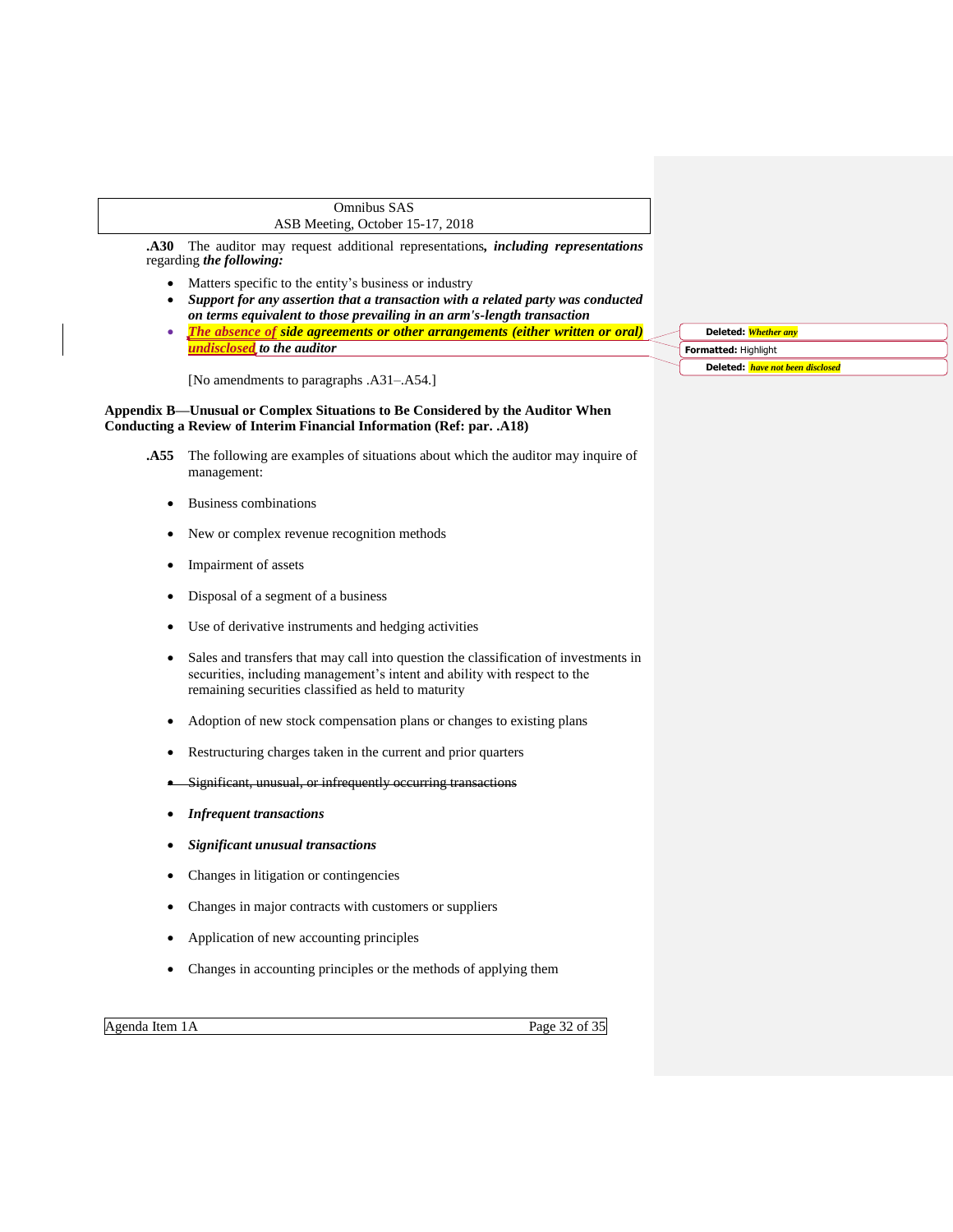- Trends and developments affecting accounting estimates, such as allowances for bad debts and excess or obsolete inventories, provisions for warranties and employee benefits, and realization of unearned income and deferred charges
- Compliance with debt covenants
- Changes in related parties or significant new related party transactions
- Material off-balance-sheet transactions, special purpose entities, and other equity investments
- Unique terms for debt or capital stock that could affect classification

[No further amendments to AU-C section 930.]

This amendment is effective for reviews of interim financial information for interim periods of fiscal years ending on or after June 15, 2019. \*

## Amendment to SAS No. 130

AU-C section 940, *An Audit of Internal Control Over Financial Reporting That Is Integrated With an Audit of Financial Statements*, establishes requirements and provides guidance that applies only when an auditor is engaged to perform an audit of internal control over financial reporting that is integrated with an audit of financial statements. The proposed amendment is a conforming amendment for the use of the term *significant unusual transactions*.

[No amendments to paragraphs .01–-.A24.]

- **.A25** Section 240 addresses the auditor's identification and assessment of the risks of material misstatement due to fraud.  $\sin$  13 Controls that might address these risks include *the following*:
	- Controls over significant unusual transactions, particularly those that result in late or unusual journal entries
	- Controls over journal entries and adjustments made in the period-end financial reporting process
	- Controls over related party transactions

Agenda Item 1A Page 33 of 35

l

<sup>\*</sup> This effective date is provisional but will not be earlier than June 15, 2019.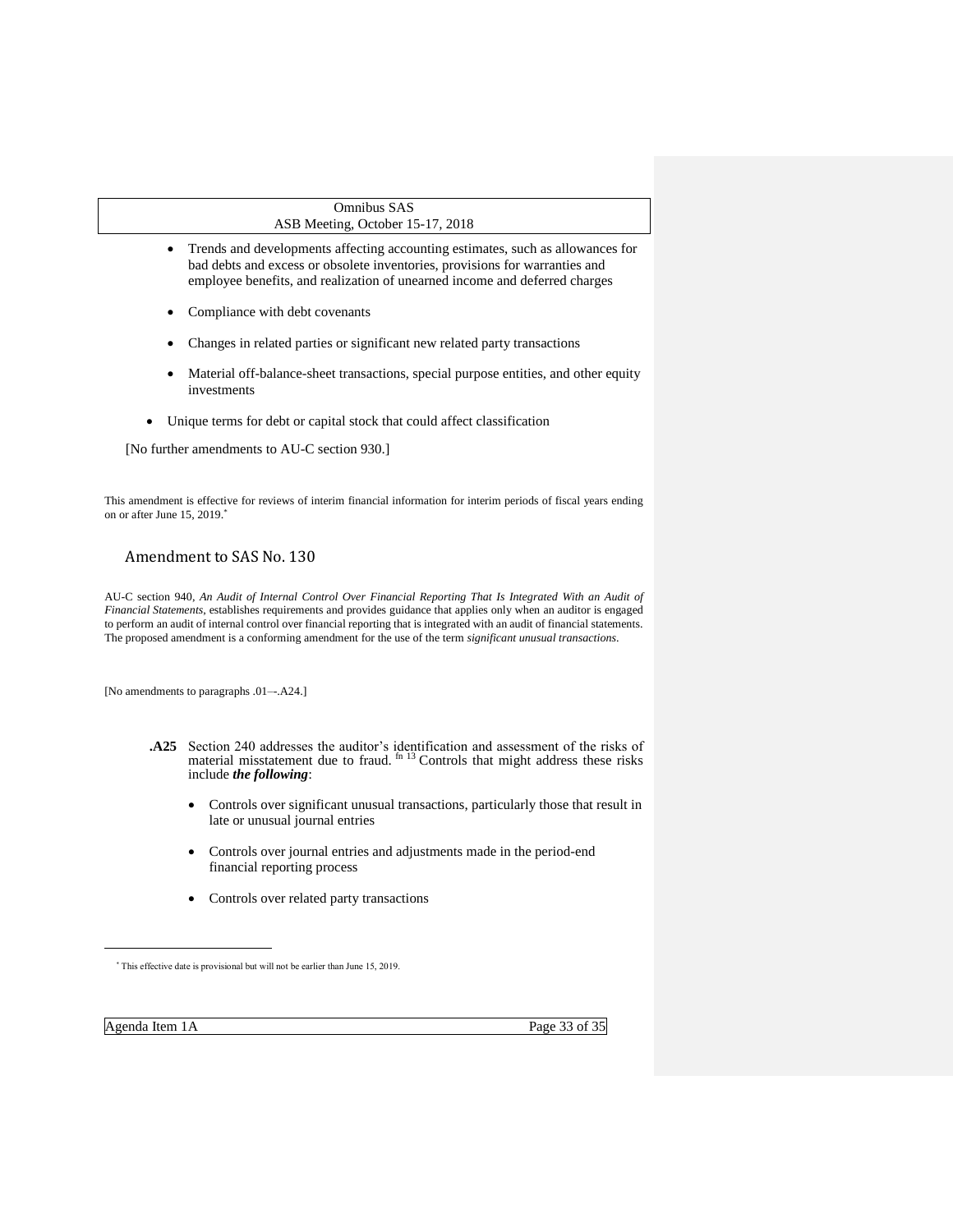- Controls related to significant management estimates
- Controls that mitigate incentives for, and pressures on, management to falsify or inappropriately manage financial results
- **.A91** Risk factors affect whether there is a reasonable possibility that a deficiency, or a combination of deficiencies, in ICFR will result in a misstatement of an account balance or a disclosure. The factors include the following:
	- The nature of the financial statement, classes of transactions, account balances, disclosures, and assertions involved
	- The cause and frequency of the exceptions detected as a result of the deficiency, or deficiencies, in ICFR
	- The susceptibility of the related asset or liability to loss or fraud
	- The subjectivity, complexity, or extent of judgment required to determine the amount involved
	- The interaction or relationship of the control(s) with other controls
	- The interaction with other deficiencies in ICFR
	- The possible future consequences of the deficiency, or deficiencies, in ICFR
	- The importance of controls, such as the following, to the financial reporting process:
		- General monitoring controls (such as oversight of management)
		- Controls over the prevention and detection of fraud
		- Controls over the selection and application of significant accounting policies
		- Controls over significant transactions with related parties
		- Controls over significant *unusual* transactions outside the entity's normal course of business
		- Controls over the period-end financial reporting process (such as controls over nonrecurring journal entries)

[No further amendment to AU-C section 940.]

Agenda Item 1A Page 34 of 35